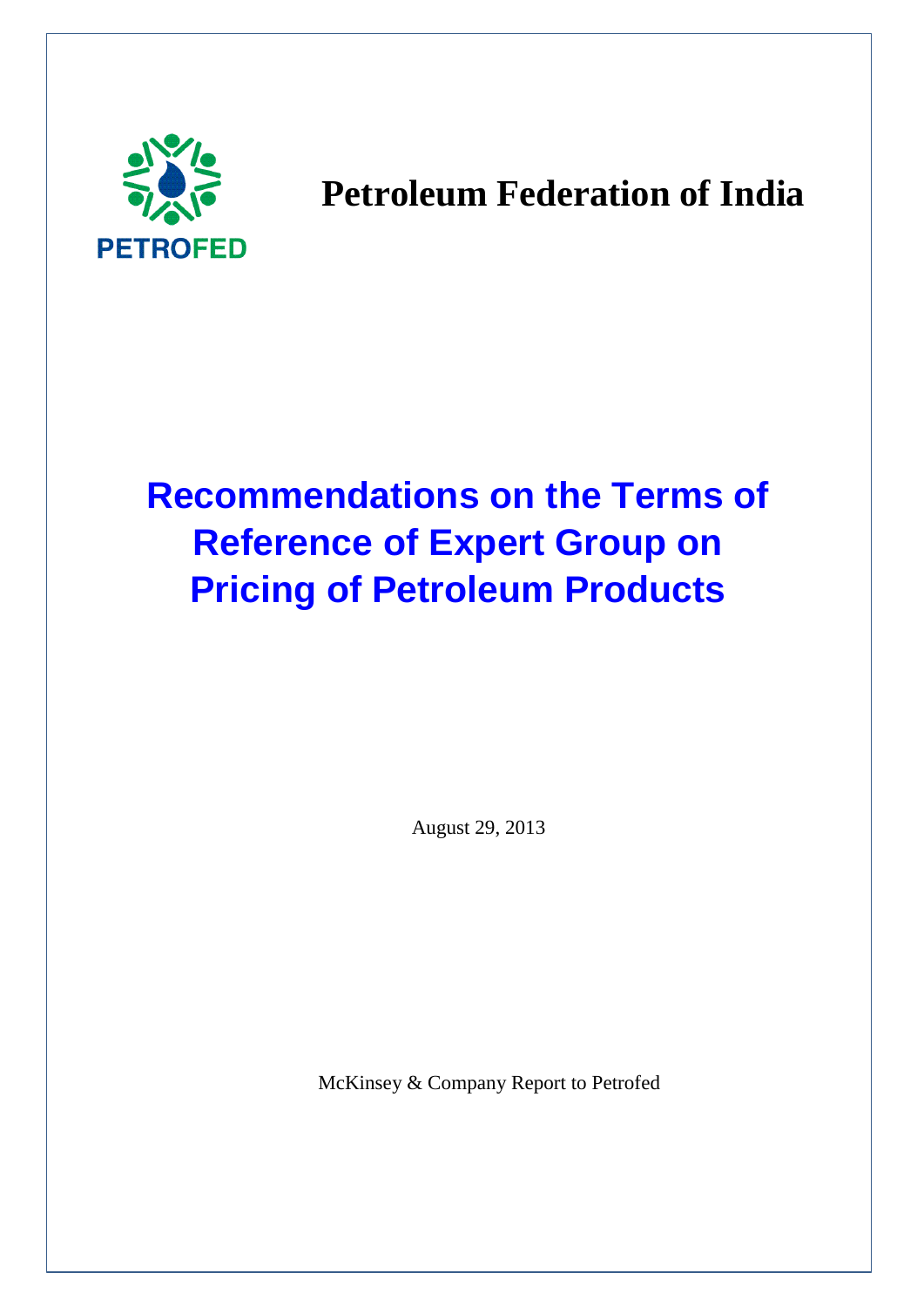## Recommendations on pricing of petroleum products

## Background :

The Government of India has set up an Expert Group under the leadership of Dr. Kirit S Parikh, former member, Planning Commission, with the following Terms of Reference:

- To revisit the current pricing methodology of petroleum products and recommend a pricing mechanism benchmarked to export parity pricing, which also relates to the actual freight on board (FOB) export realisation of the petroleum products exported from India by private refiners
- To suggest a fair formula to compensate for the under-recoveries of both the domestic suppliers of petroleum products and the oil marketing companies (OMCs)
- To examine the operational and procurement efficiencies of the OMCs and suggest ways to improve the same.

McKinsey& Company was asked by the Petroleum Federation of India to provide an independent point of viewon each of these areas, taking into account inputs provided by PetroFed and its member companies.

In addition to interactions with the industry, we have:

- Studied global pricing practices and their application to India's situation
- Benchmarked Indian refining industry economics versus global refiners
- Analysed the profitability of Indian refineries under various pricing regimes
- Assessed India's ability to be self-reliant in refining given the Indian and globaldemand–supply outlook
- Examined the current payment and sharing mechanismfor subsidy by the oil and gas industry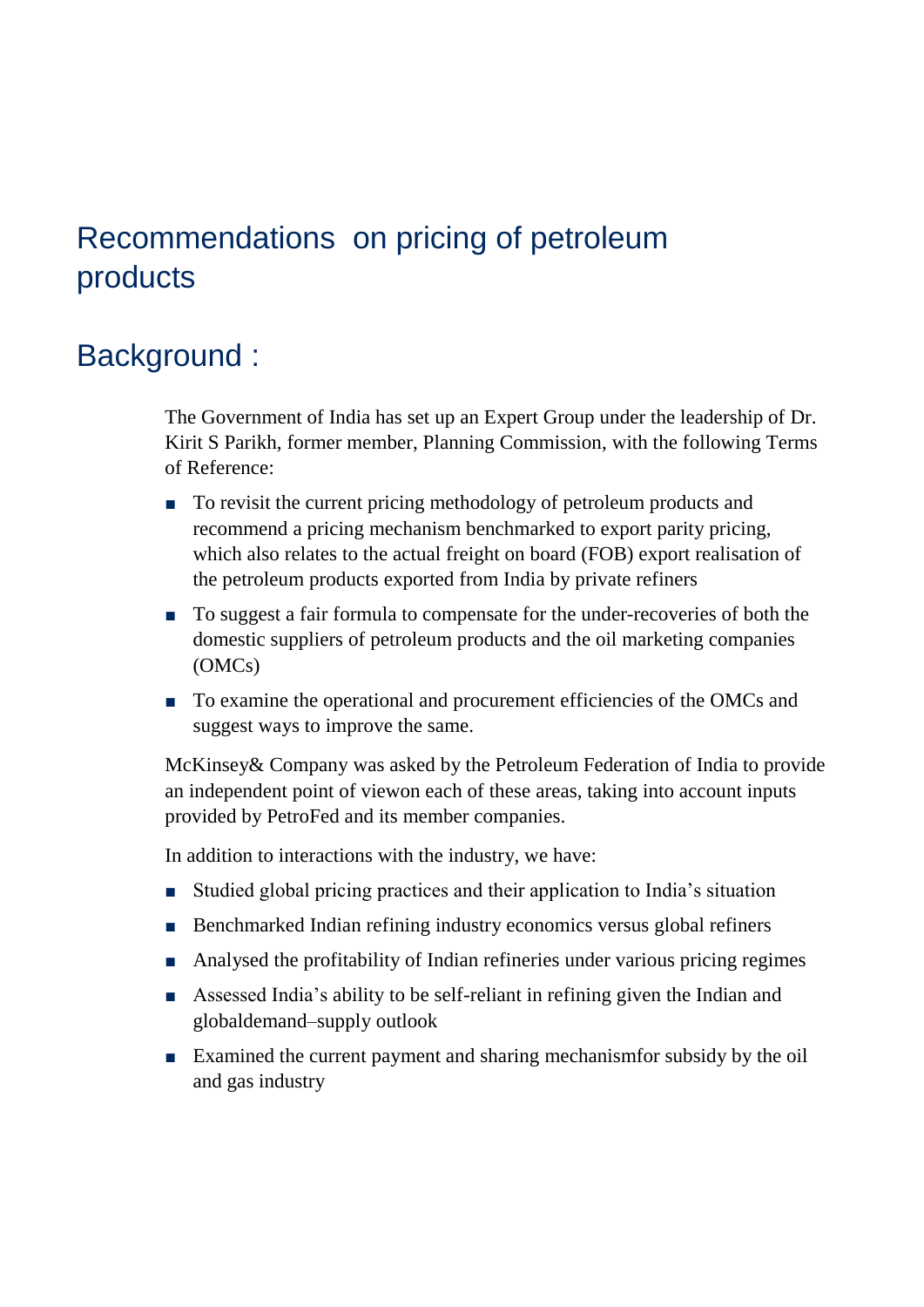■ Understood operational improvements undertaken by the industry, and potential improvements from further initiatives and the application of global best practices.

#### **SUMMARY OF RECOMMENDATIONS**

A key element of energy security for India is a viable and efficient oil and gas sector. We believe that to set prices of wholesale petroleum products, India needs to balance two key factors.

- First, it must incorporate free market pricing signals to drive operating efficiencies
- Second, it must enable a minimum threshold of industry profitability to ensure supply security,that is, allow the industry to service capital commitments – almost 29 MMTPA of additional refining capacity that is expected to come on stream by 2017, and the USD 7 to 8 billion of expansions, upgrade and new capacity like CPCL, BORL, HMEL's Bathinda refinery that have come onstream recently – and further invest to add the 30 to 40 MMTPA of additional capacitythat will be needed in the next 7 to 8 years1and make the necessary technology upgrades needed.

Therefore, corresponding to the three terms of reference of the committee, we would suggest that the committee urges the government to:

1. Let the market determine product prices at both the refinery gate and the retail level. In case the government decides to continue to regulate prices, then in order to achieve India's dual objectives of efficiency and industry viability, it should price the controlled products (diesel, kerosene and LPG) at import parity price (IPP)<sup>2</sup> or more. This is required to overcome the structural

 $1$  30 to 40 MMTPA of additional capacity would be needed over the next investment cycle of 7 to 8 years; this is a conservative estimate that is based on the growth estimate put forth by FACTS. If the Planning Commission's demand estimates were to materialise, then additional capacity of 85 to 95 MMTPA will be required.

<sup>2</sup>IPP: Import parity price denotes the price at which buyers have an alternative choice to import. Hence, as per trade flows from the Arab Gulf to Singapore for diesel, diesel prices in India should be FOB (Arab Gulf) + insurance + sea freight + duties and taxes + receiving charges + inland freight. EPP: Export parity price denotes the price at which sellers have an alternative choice to export; for the purpose of this report we have used the current PPAC definition that defines EPP as FOB (Arab Gulf), which needs to be adjusted at an individual country level to reflect true export parity prices. EPP, or export parity pricing, is defined as the producers' alternative, i.e. the price which the producer is likely to get if he were to export instead of selling in the domestic market. Hence, this should ideally mean the price of the product in the international market which could be a potential buyer for his products (can be estimated by looking at international product trade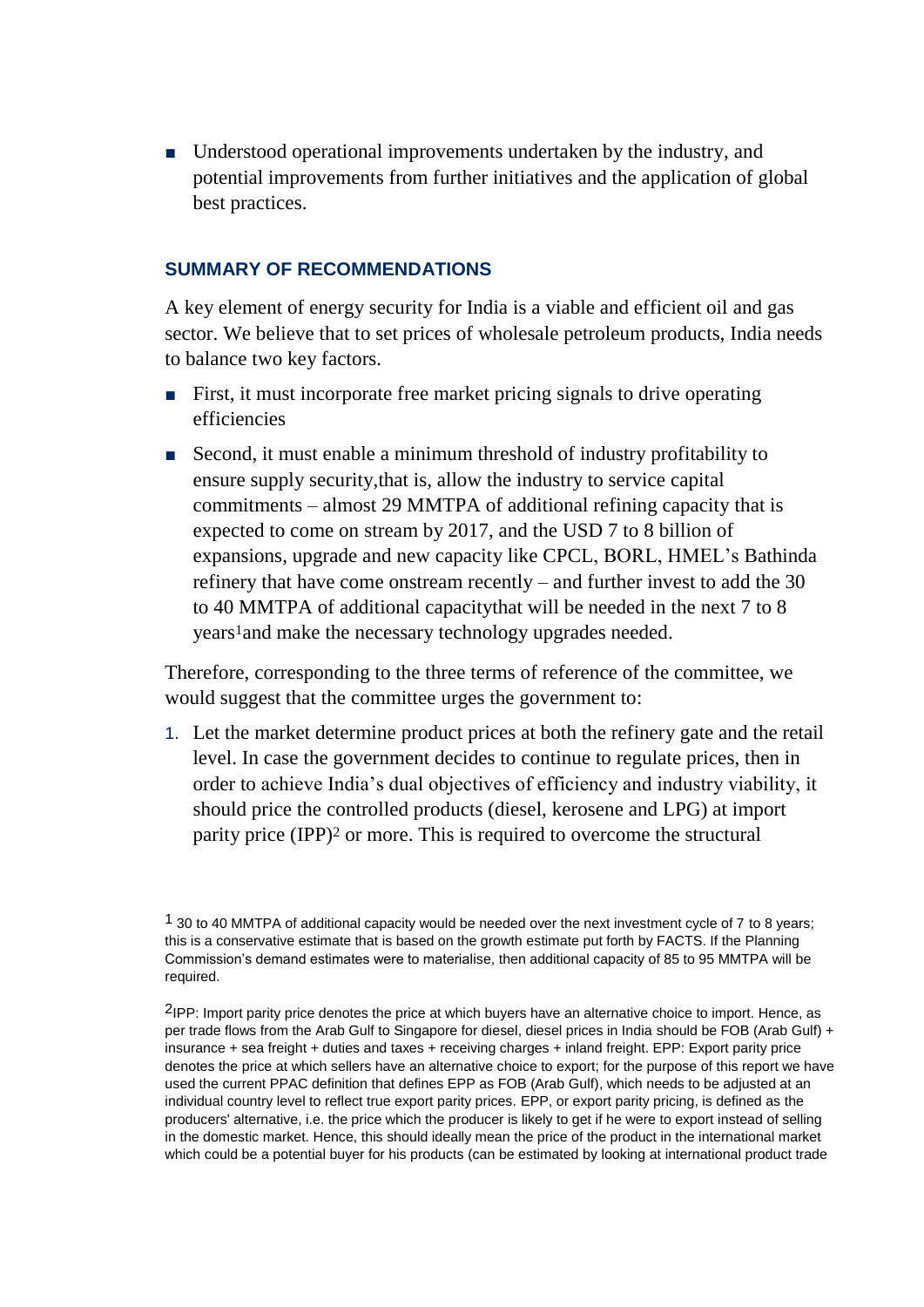disadvantage in refining margins worth USD34.5/bbl to USD 6.5/bbl that the Indian refining industry faces as compared to international refining hubs. Of the 17 Indian refineries that we assessed, we found that if status quo was to continue (diesel at TPP, kerosene and LPG at IPP), at 2012–13 prices of crude and products (which is the middle of the current refining cycle), only 2 out of 17 refineries – 30 to 40 per cent of refining capacity– generate net refinery margin (NRM, that is, GRM less cost of refining) of more than USD 3/bbl (needed to cover the cost of working capital), with the average NRM of these 15 refineries near zero (USD 0.4 to 0.5/bbl).

2. Recognise the precarious energy security and fiscal situation that has been caused by the current practice of under-recovery compensation from within the industry (today the government takes 94 to 95 per cent of the surplus generated by upstream companies; after adding the statutory levies (USD 17 to 21/bbl) and corporate tax (USD 3/bbl), the government take became USD 80 to 83/bbl, or 94 per cent of gross surplus (gross surplus being crude price [USD 110 to 111/bbl] minus cost of production [USD 23 to 25/bbl]). To restore viability to the industry, the government should implement an upstream crude pricing formula that ensures a USD 65/bbl crude realisation for upstream companies, which is the minimum, required to redevelop depleting Indian reservoirs, and invest sufficiently in exploration and overseas assets. This is bound to go up as we increasingly move offshore into deeper waters and the domain of unconventional oil. Not doing so would significantly reduce crude production and the resultant government tax revenue, increase foreign exchange outflows, and substantially increase India's overall cost of crude since it will need to be

 $\overline{a}$ 

flows) less all the cost required to get the product there. Using this, the EPP for diesel in India should be the price of diesel in international markets less (shipping cost + loading/unloading + port charges + inland freight + insurance + any other cost of getting the product on the ship). However, currently, India defines EPP as the FOB price of diesel at Arab Gulf. This appears to assume that, if India were to export diesel, it would export to the Arab Gulf. Moreover, the cost of getting the product to Arab Gulf would be free of any cost. This is not reflective of world reality. As of today, trade flows suggest that net diesel product flows from Arab Gulf to Singapore (trade hub). This is further strengthened by price differential between diesel price indices (as reported by Platts), which shows the price of diesel at Arab Gulf as consistently lower than that at Singapore (difference being similar to the cost of getting the product to Singapore). This suggests that the EPP of diesel for India should also be set with reference to Singapore and the destination of the product. Hence, EPP of diesel for India should be equal to FOB price of diesel at Singapore less (shipping cost + loading/unloading + port charges + inland freight + insurance + any other cost of getting the product on the ship). To keep the formula simpler, and to avoid any differentiation between different refineries, the formula may be simplified as EPP (diesel) = FOB (diesel at Singapore) - Sea Freight (from relevant port to Singapore).

 $3$ Given the extreme volatility that we are observing in the forex market, for the purpose of this calculation the exchange rate has been assumed to be around Rupee 55-57 to USD; this will need to be adjusted once the market stabilises.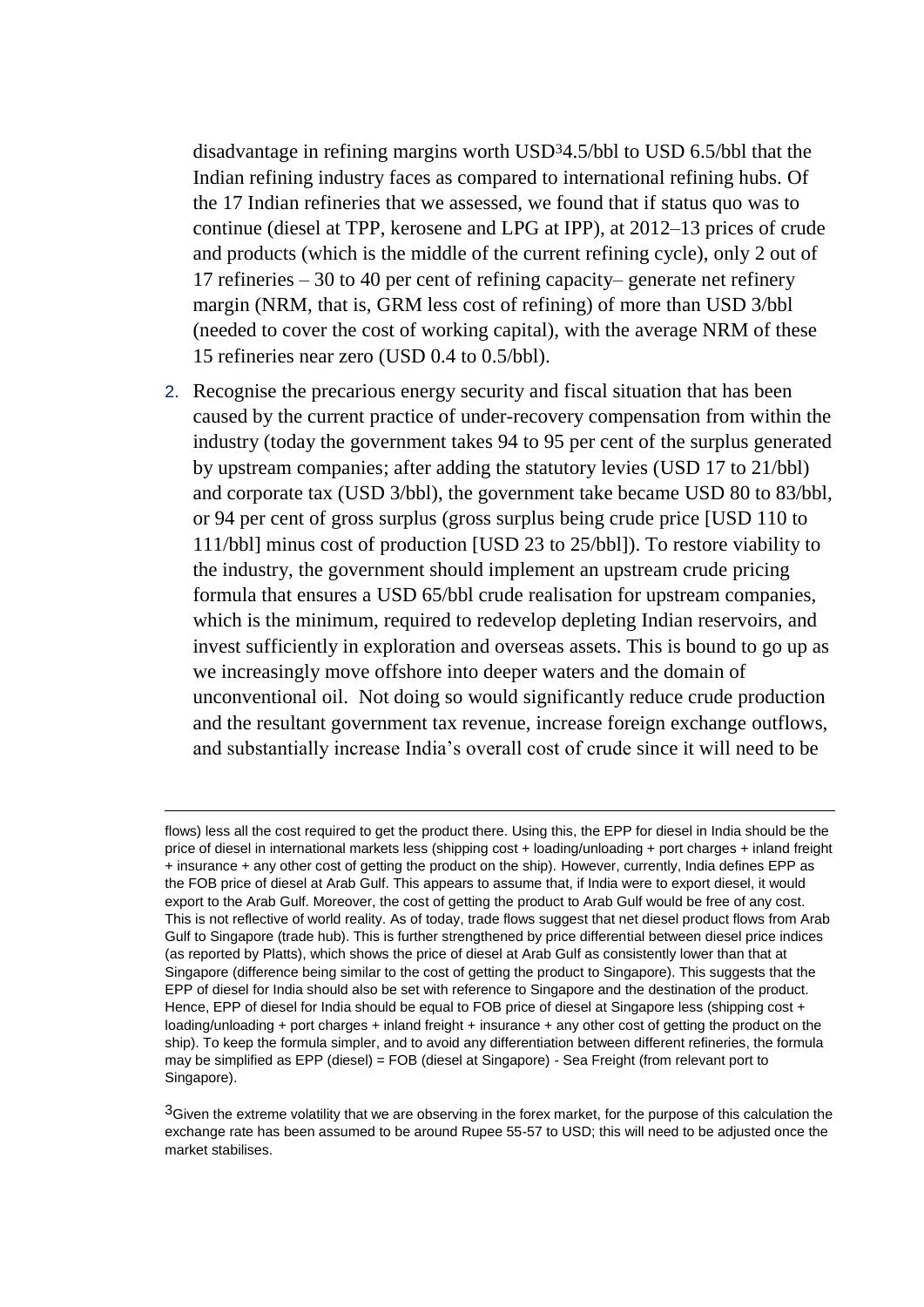imported at USD 90 to 110/bbl. Funds required to compensate the industry for under-recovery should be made up from consumer price increases and, if necessary, through adjustments in the central and state government taxes and not through passing the burden to any segment of the industry as at present.

3. Accelerate industry wide improvements in procurement, and operational and marketing efficiency as an on-going process. These can be brought about through measures taken by the government (for example, crude procurement policies hemmed in several cases by Government policies, shipping restrictions, clarity on a roadmap for product specifications, and funding of safety stocks) and by the industry (for example, integrated margin management through crude and product optimisation, inventory rationalisation, refinery operational improvements, etc.).

The rest of this document details the rationale behind each of these recommendations.

## **1. CONTROLLED PRODUCTS SHOULD BE PRICED AT IMPORT PARITY**

Let the market determine product prices at both the refinery gate and the retail level. In case the government decides to continue to regulate prices, then in order to achieve India's dual objectives of efficiency and industry viability, it should price controlled products (diesel, kerosene and LPG) at IPP or more. There are several reasons for this, including India's need for new refining capacity and, therefore, sufficient return on refining investments; global experience of markets that are deficient in crude and/or products; structural cost disadvantages faced by Indian refiners relative to international refining hubs; and the practical prospect of a large number of existing refineries facing even greater financial stress than at present with a change in pricing formulae. These reasons are elaborated below.

## **1.1 Refining self-sufficiency is a prudent goal for India**

India has followed a policy of maintaining refining self-sufficiency for several years. This policy remains a prudent one in today's global oil industry for four economic and strategic reasons:

■ The cost of freight for importing crude is lower than freight for importing products, since products are more voluminous, more in number and typically transported in smaller parcels. Therefore, it is more economical to import crude than products. For example, the sea freight to transport crude oil from the Arabian Gulf to India is only USD 0.8 to 1.0/bbl versus USD 1.8 to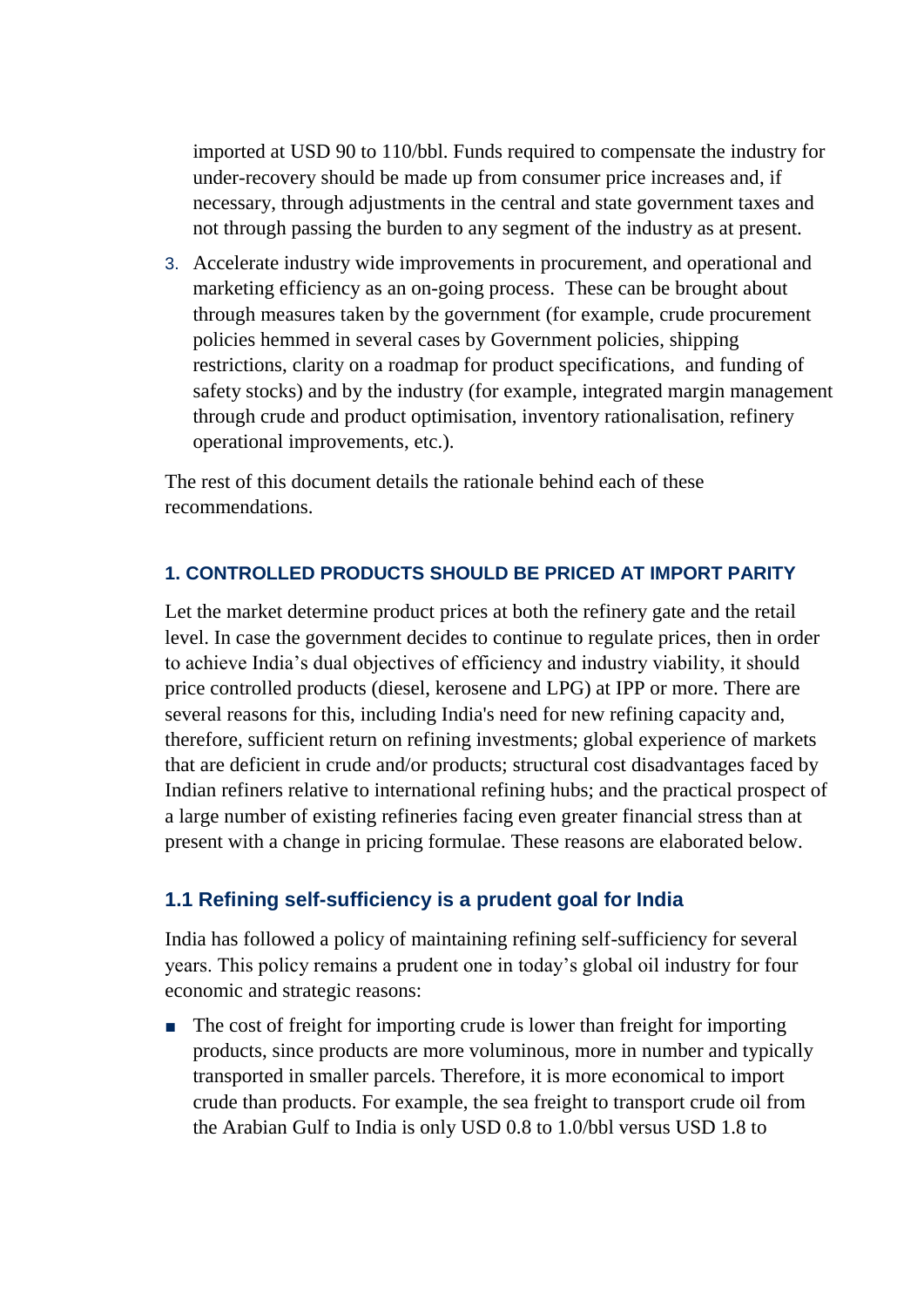1.9/bbl for diesel; similarly, the average inland freight cost in India for products is USD 0.2 to 0.4/bbl higher than that for crude. <sup>4</sup> This translates to an annual additional expenditure of USD 1.2 billion to 1.9 billion at India's current crude import levels of 1.3 billion bbl/year (Exhibit 1).

- Global crude markets are deeper than product markets. Therefore, buying crude offers India better supply security and greater flexibility on energy policy. For example, crude volumes traded over the last 10 years were 6 to 8 times that of diesel volumes traded globally, and 10 to 16 times that of petrol volumes traded globally. Further, thevolatility of crude oil volumes is 5 per cent compared with 15 per cent and 19 per cent for petrol and diesel, respectively (Exhibit 2). India's relatively large consumption has the potential to swing shallow product markets to the country's disadvantage. This is especially relevant as large consumers like India and Japan have been subjected to similar price swings (that have challenged their supply security) in essential commodities like fertiliser and gas, respectively. Refining is a low margin business globally (Exhibit 3), with refining capacity shutting down across multiple geographies (Exhibit 4), putting further pressure on the depth of product markets.
- Refining crude oil in India adds substantial value to the economy:
	- ‒ Domestic refining has a substantial part of India's GDP, since value addition activity occurs within the country and also has a large positive multiplier effect. In addition, domestic refining directly reduces the current account deficit by reducing foreign exchange outgo, since the value of crude imported is lower than the value of products which would have otherwise been imported
	- ‒ Refining generates employment, both directly (total employment generation of the downstream petroleum industry is 90,000 to100,000 in 2013) and indirectly (likely to be 5 to 6 times direct employment) for a total of about 600,000 to 700,000 jobs
	- ‒ The refining sector's net contribution (net of subsidies) to the government exchequer has always been positive. For example, the refining sector's cumulative net contribution to the government in 2011–12 was about INR 35,000 crore (net of subsidy and under-recoveries).This does not include additional contribution to the government in the form of income taxes on earnings and indirect taxes (of company employees and ancillary units).

4Benchmark sea tanker freights based on Worldscale and Bloomberg.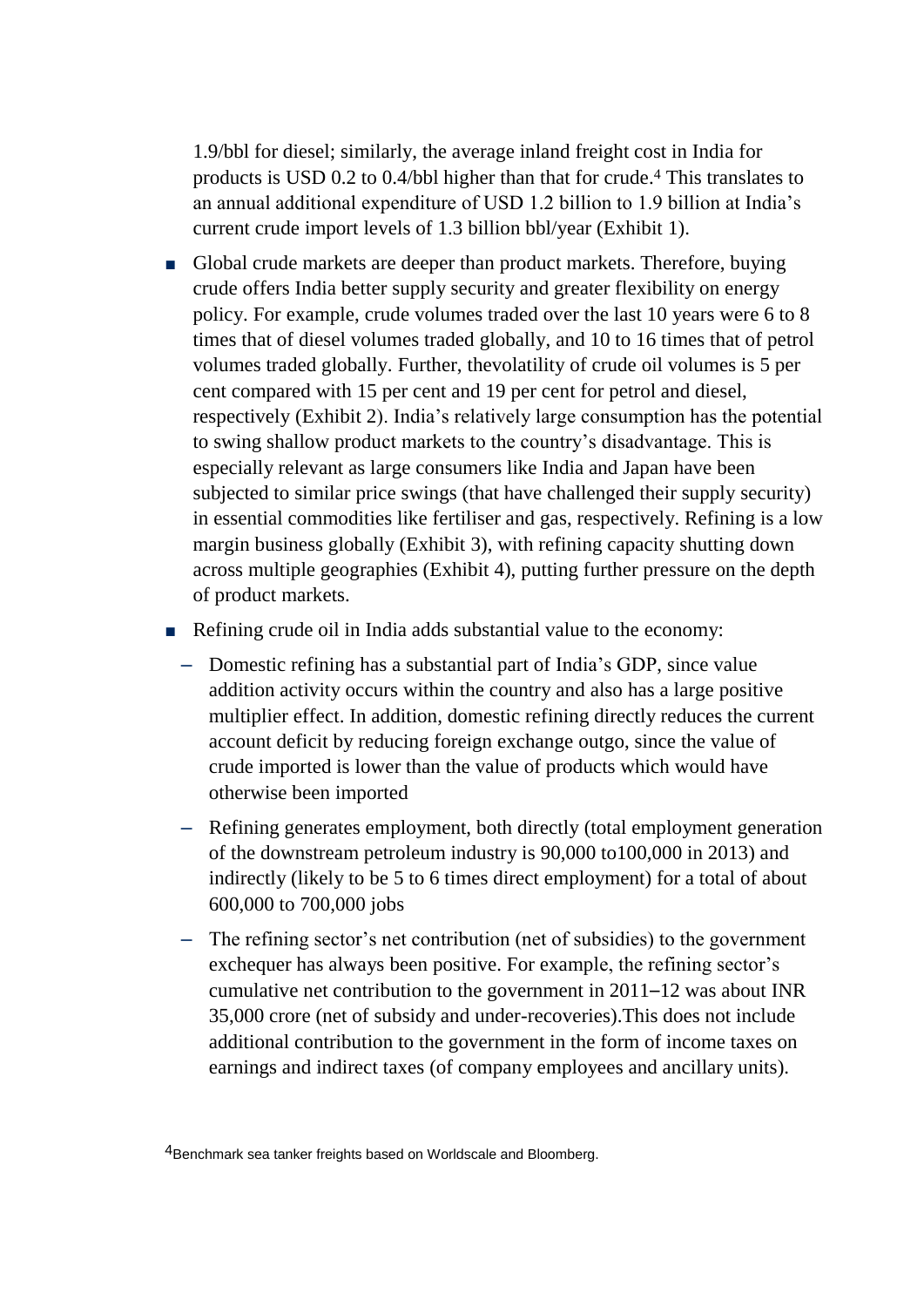■ Refining is a key building block for the growth of the chemicals industry (Exhibit 5). With over 90 per cent of the global petrochemicals capacity being co-located with refineries, refining becomes a key building block for several crucial petrochemicals chains, including olefins (ethylene and propylene and their polymers), vinyls (EDC, VCM, PVC and chloro-chemicals), aromatics (benzene, toluene, xylene, PX/PTA, polyester), acrylics, engineering plastics and other downstream derivatives.

#### EXHIBIT 1

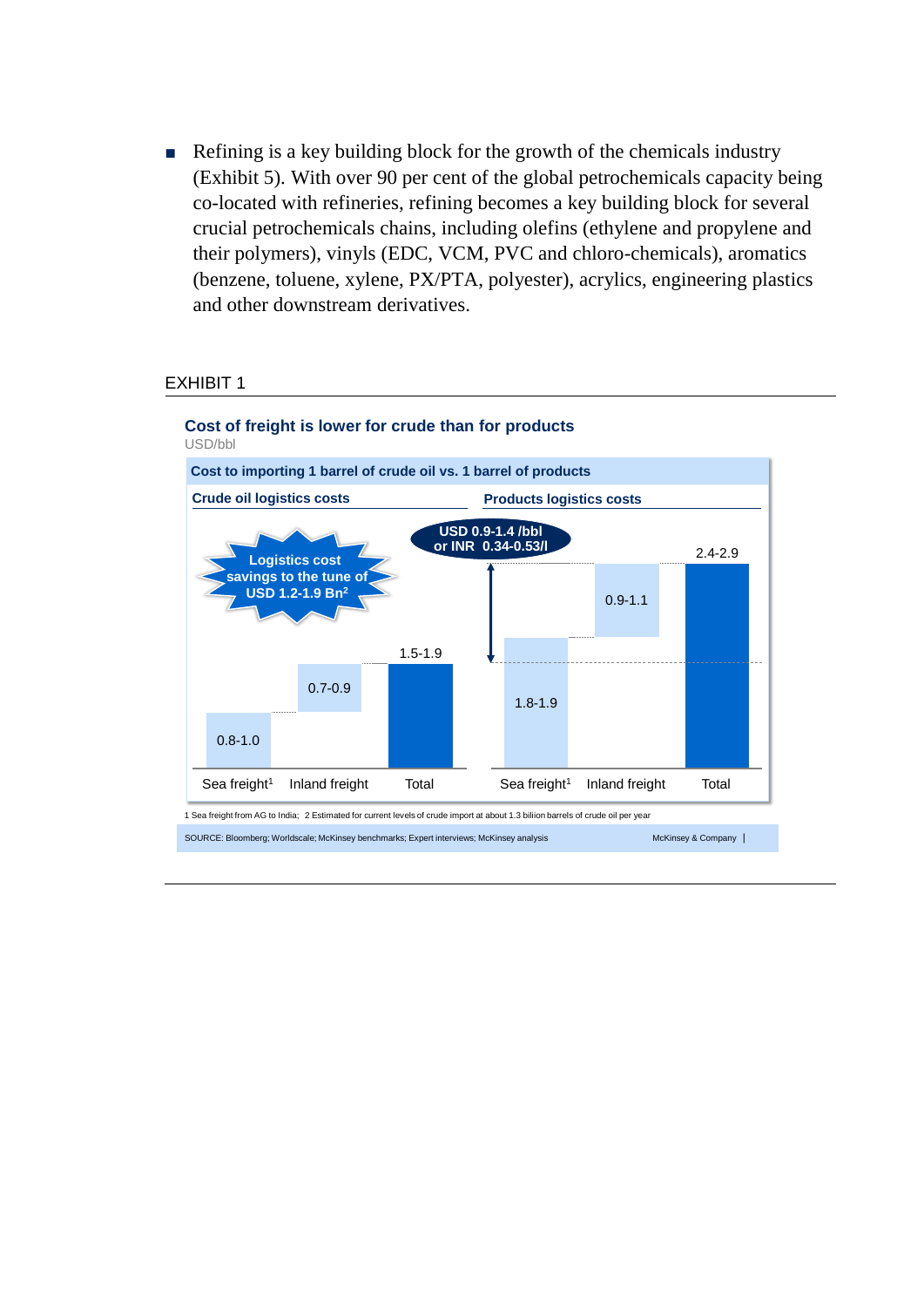

#### **Global crude markets are much deeper than**

#### EXHIBIT 3





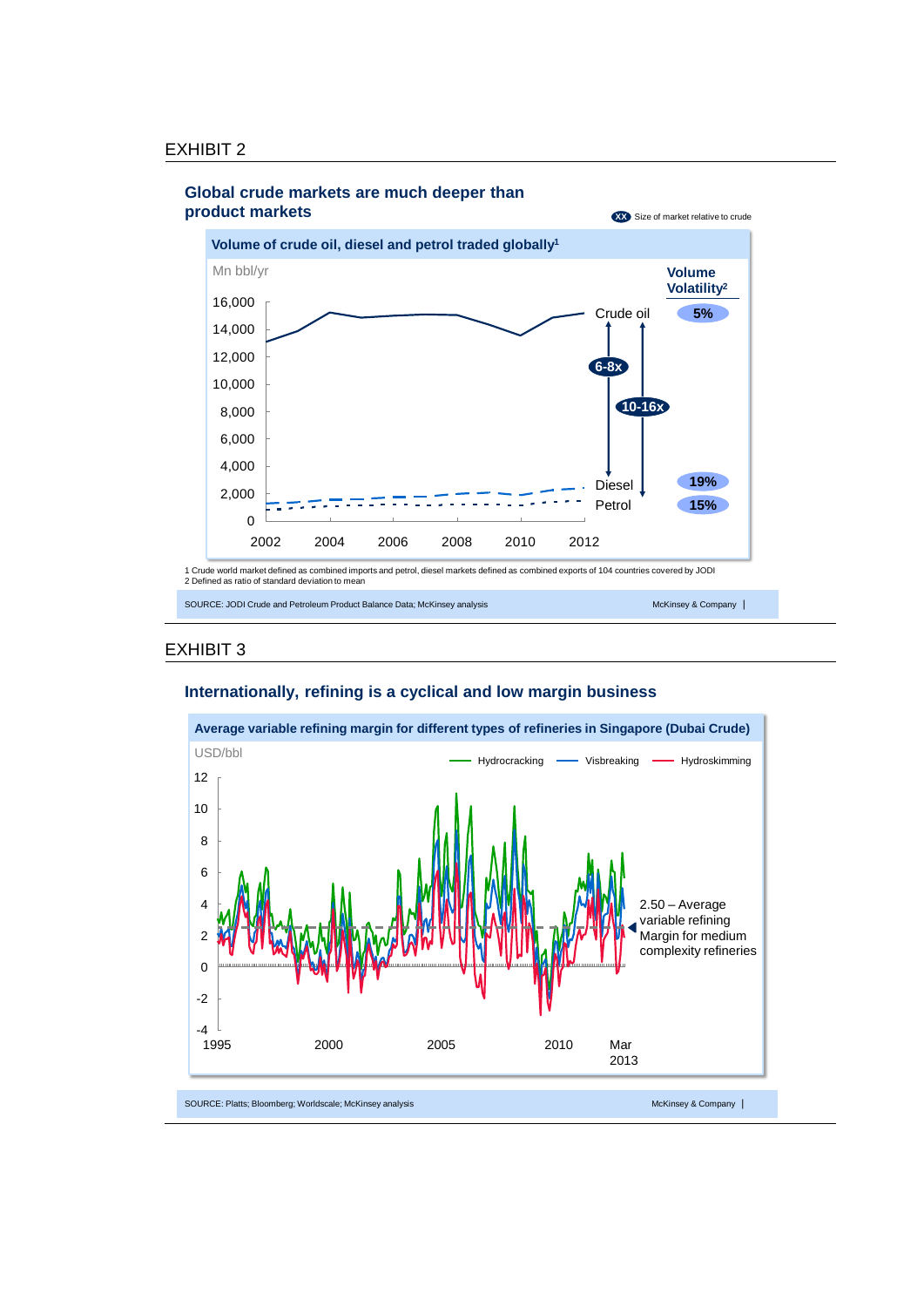

**Globally 70+ refineries have shutdown in last 3 years, with many ILLLUSTRATIVE oil majors reducing commitment in downstream**

#### EXHIBIT 5

#### **Refining is a key building block for growth of petrochemicals**

|                                                                                                                                                                                                                                                          | % of world refining capacity                                                                                                                                                                             | % of world petchem <sup>1</sup> capacity                                                                                                                                                                                                                                                 |                                                                                                                                                                                 |
|----------------------------------------------------------------------------------------------------------------------------------------------------------------------------------------------------------------------------------------------------------|----------------------------------------------------------------------------------------------------------------------------------------------------------------------------------------------------------|------------------------------------------------------------------------------------------------------------------------------------------------------------------------------------------------------------------------------------------------------------------------------------------|---------------------------------------------------------------------------------------------------------------------------------------------------------------------------------|
| 21<br><b>United States</b><br>11<br>China<br>Russia<br>Japan<br>India<br>Korea (South)<br>Italy<br>Saudi Arabia<br>Brazil<br>Germany<br>Canada<br>Iran<br>United Kingdom<br>Mexico<br>Spain<br>France<br>Singapore<br>Taiwan<br>Venezuela<br>Netherlands | 6<br>5<br>5<br>4<br>3<br>$\overline{2}$<br>2<br>$\overline{2}$<br>$\overline{2}$<br>$\overline{2}$<br>$\overline{2}$<br>$\overline{2}$<br>2<br>$\overline{2}$<br>2 <sup>1</sup><br>$2^{\circ}$<br>1<br>1 | 18<br>11<br>$\overline{2}$<br>5<br>Saudi Arabia,<br>3<br>Mexico and<br>refining as<br>5<br>Venezuela do<br>$\mathbf{1}$<br>not use Naphtha<br>10<br>as feedstock -<br>3<br>presence of<br>hence<br>4<br>exceptions<br>3<br>4<br>$\overline{2}$<br>1<br>1<br>2<br>2<br>3<br>$\Omega$<br>3 | <b>Most countries</b><br>use Naphtha from<br>feedstock for<br>petchem units -<br>hence significant<br>petrochemicals<br>capacity can be<br>seen along with<br>refining capacity |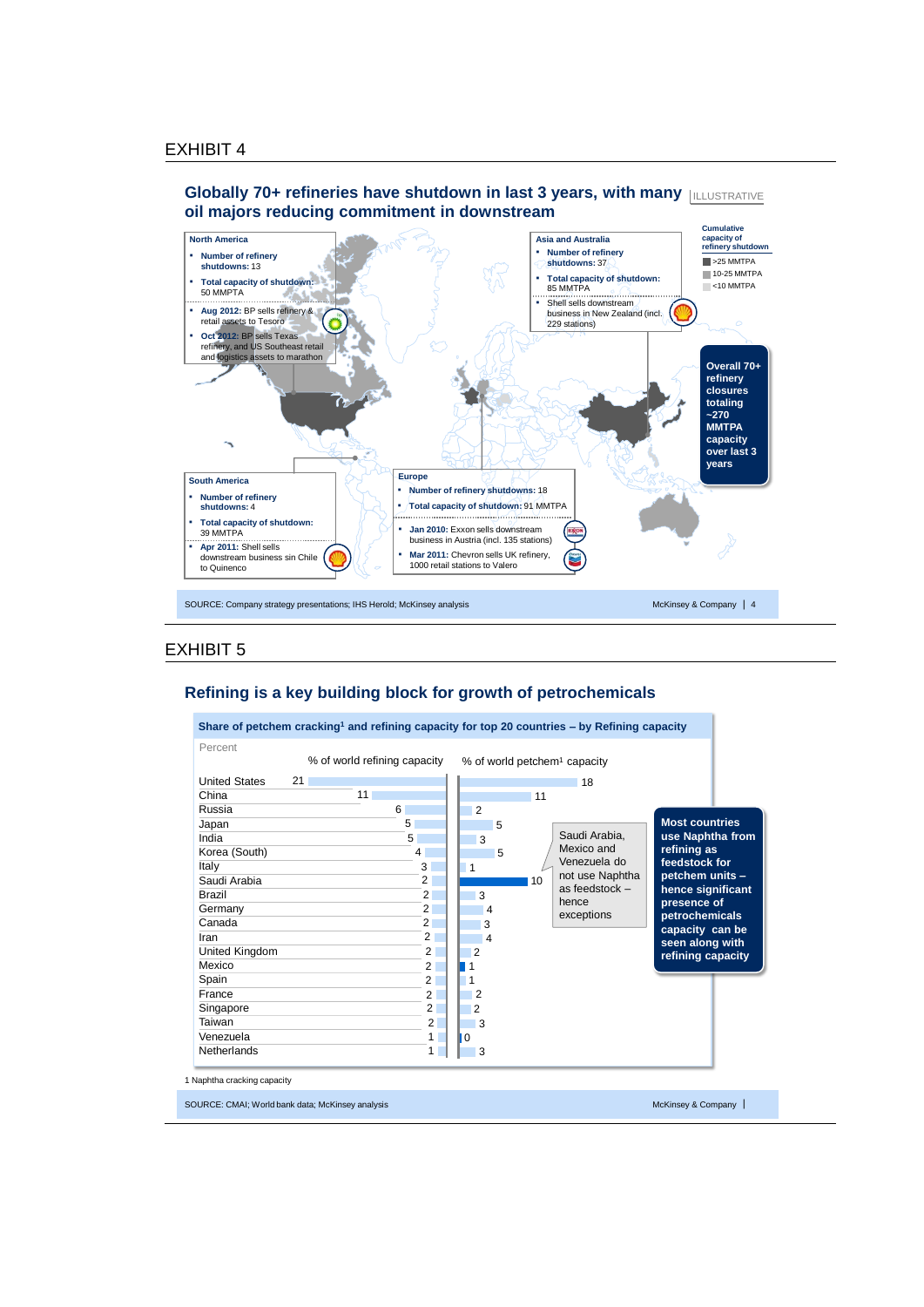## **1.2 Indian refiners have structural and regulatory cost disadvantages**

Indian refineries suffer from material structural cost disadvantages compared to deep refining hubs like the US Gulf Coast (USGC) and Singapore. These disadvantages amount to USD 4.5 to 6.5/bbl, which is equal to or greater than the total gross margin available to the industry on average. In addition, inconsistencies in regulation and taxation within the industry adversely impact several refineries and result in even higher disadvantages relative to global refiners.

- Disadvantages due to structural reasons, worth USD 4.5 to 6.5/bbl(Exhibit 6):
	- ‒ Shipping and port charges: Shipping costs to and from India are higher (for similar distances) than other locations due to the limited flexibility to charter shipping lines to transport crude; for example, the cost of shipping crude from the Arab Gulf to Singapore is about USD 1/bbl, while it is USD 0.8/bbl to India, despite the shipping distance being nearly half. Further, due to constrained infrastructure, the various port-related charges are higher than other countries; for example, wharfage for unloading crude oil is INR 12/MT at Mumbai (it can range from INR 12 to 100/MT across the country; the weighted average is around INR 50/MT), while it is SGD 0.20/MT at Singapore, that is, INR 9 to 10/MT
	- ‒ Locational disadvantages: With almost 20 to 25 per cent of India's total refining capacity located inland, exporting products can lead to an additional inland transportation cost of USD 1 to 1.5/bbl (along with higher working capital since some crude is perpetually blocked in the pipeline system)
	- ‒ Higher interest rates: Higher interest costs on working capital and projects imply a need for higher returns to profitably pay back capital. For example, the prime lending rate (PLR) in India is 10.25 per cent compared with a PLR in Singapore of 5.38 per cent
	- ‒ Low asset complexity: India has older refineries that are often less complex and have structurally lower operational yields (Exhibit 7)
	- ‒ Costlier power: Poor grid availability and reliability makes refineries dependent on fuel oil or naphtha-based captive power units; this leads to an additional cost of USD 1-2/bbl (some international hubs, like the Arab Gulf, also enjoy the benefits of abundant, cheap natural gas)
	- ‒ Procedural issues: The current procurement processes at PSUs lead to low flexibility and multiple inefficiencies for both commodities and capital. For crude procurement, for instance, India is one of only three countries in the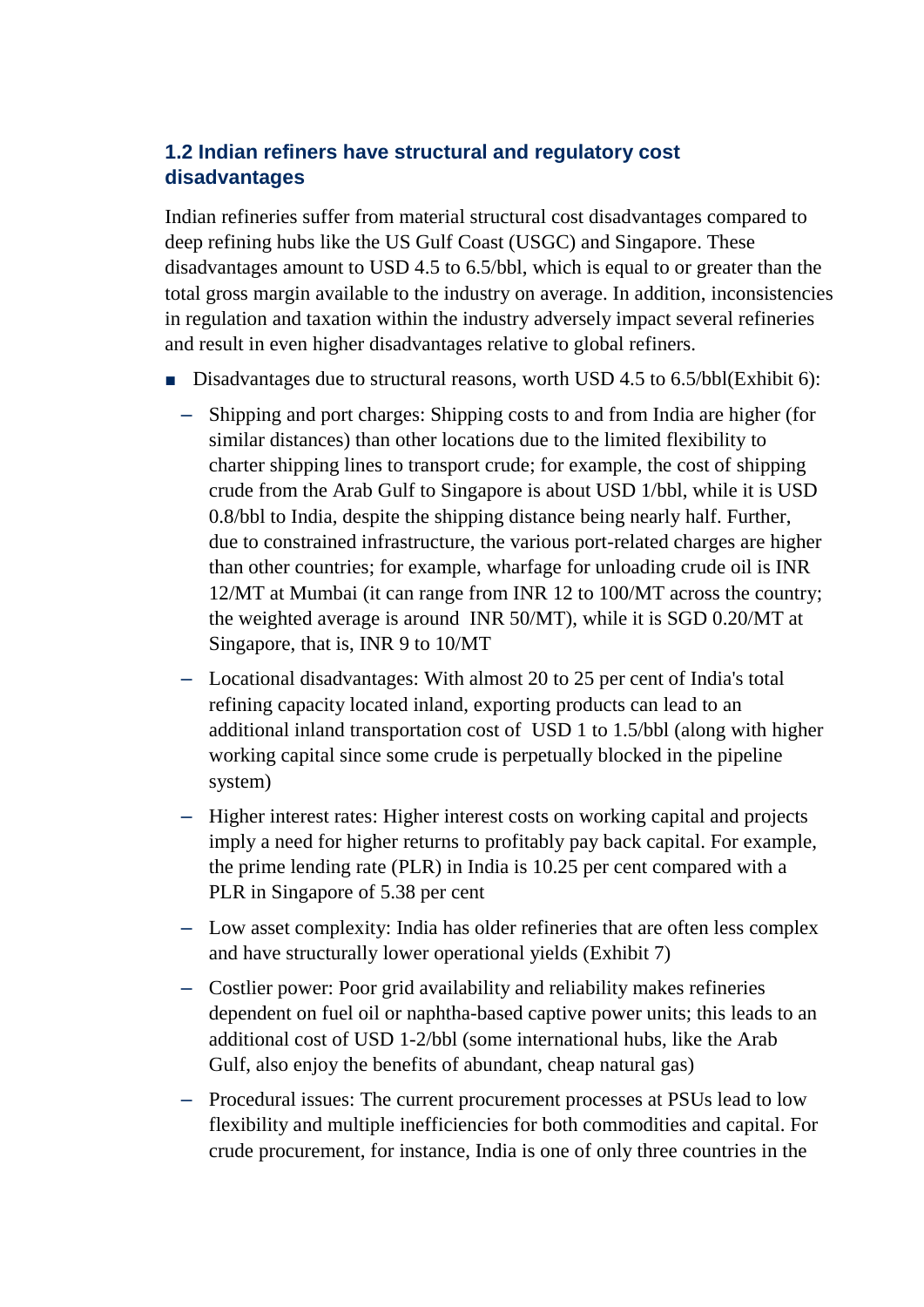world that continues to rely on a tender- based system that constrains flexibility in procurement, negotiation and timing of purchase, and introduces substantially high lead times and margin uncertainty for refiners

- ‒ Other factors which put pressure on margins include high marketing costs due to universal service obligation; underdeveloped road, rail and port infrastructure; and the National Contingency Calamity Development Board charges (INR 50/MT or around USD 0.10/bbl plus 3 per cent cess).
- Disadvantages due to regulatory and taxation practices and inconsistencies for several refineries:
	- ‒ Refineries located in the north-eastern part of the country face inconsistent taxation and pricing as compared to the rest of the country. First, VAT at 5 per cent and an entry tax at 2 per cent arecharged on domestic crude, making it more expensive than imported crude. This impacts 3 of 4 refineries disproportionately since they use only domestic crude (around 75 per cent of total crude consumption of refineries in the region is domestic). While entry tax concessions on products are available, the net negative impact remains about 5.8 per cent.
	- ‒ Several other refineries processing domestic crude oil suffer disadvantage of irrecoverable VAT/CST.
	- ‒ Standalone refineries incur higher cost compared to integrated, multilocation OMCs on account of CST (effective 2.25 per cent as CST is payable on base price and excise duty) and coastal freight. Also, with increase in refinery transfer prices the incidence of CST under recovery will increase. This applies only to standalone refineries since they do not have multiple stocking points in states to allow stock transfer (for example, CPCL incurs an additional cost of USD 0.4 to 0.5/bbl). This difference in cost may range up to USD 2.7/bbl to USD 3/bbl for CST and USD 0.4/bbl to USD 1.0/bbl for coastal freight. Standalone refineries, unlike the OMCs are more structurally disadvantaged due to lack of marketing. Integrated OMCs incur a lower CST due to their sales in destination states taking place after the stock transfer. Standalone refineries,like CPCL, MRPL, BORL, HMEL (Bathinda), EOL, RILand NRL, are unable to do so and end up incurring effective 2.25 per cent CST.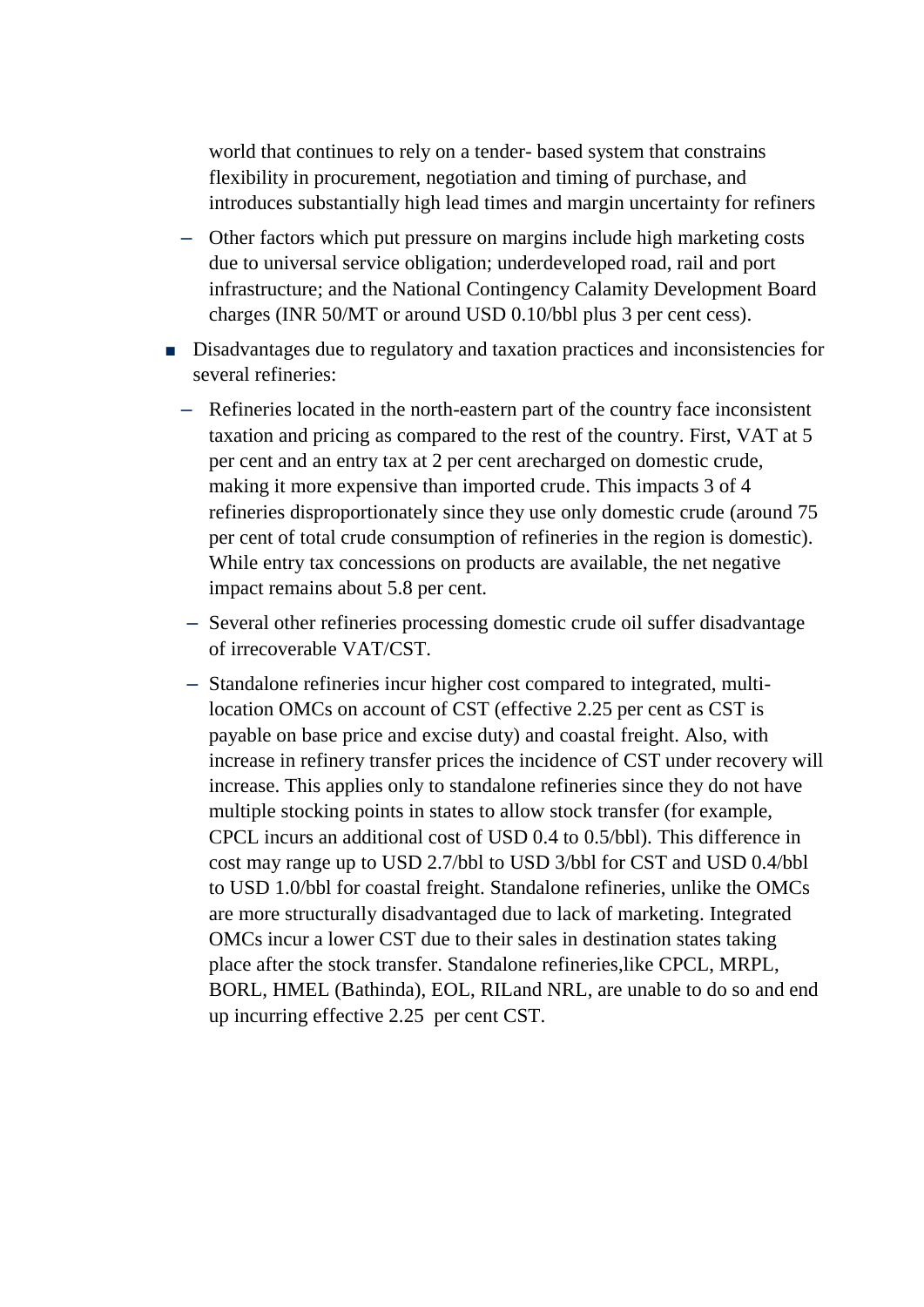

#### EXHIBIT 7

#### **Indian refineries are of low to medium complexity**



McKinsey & Company |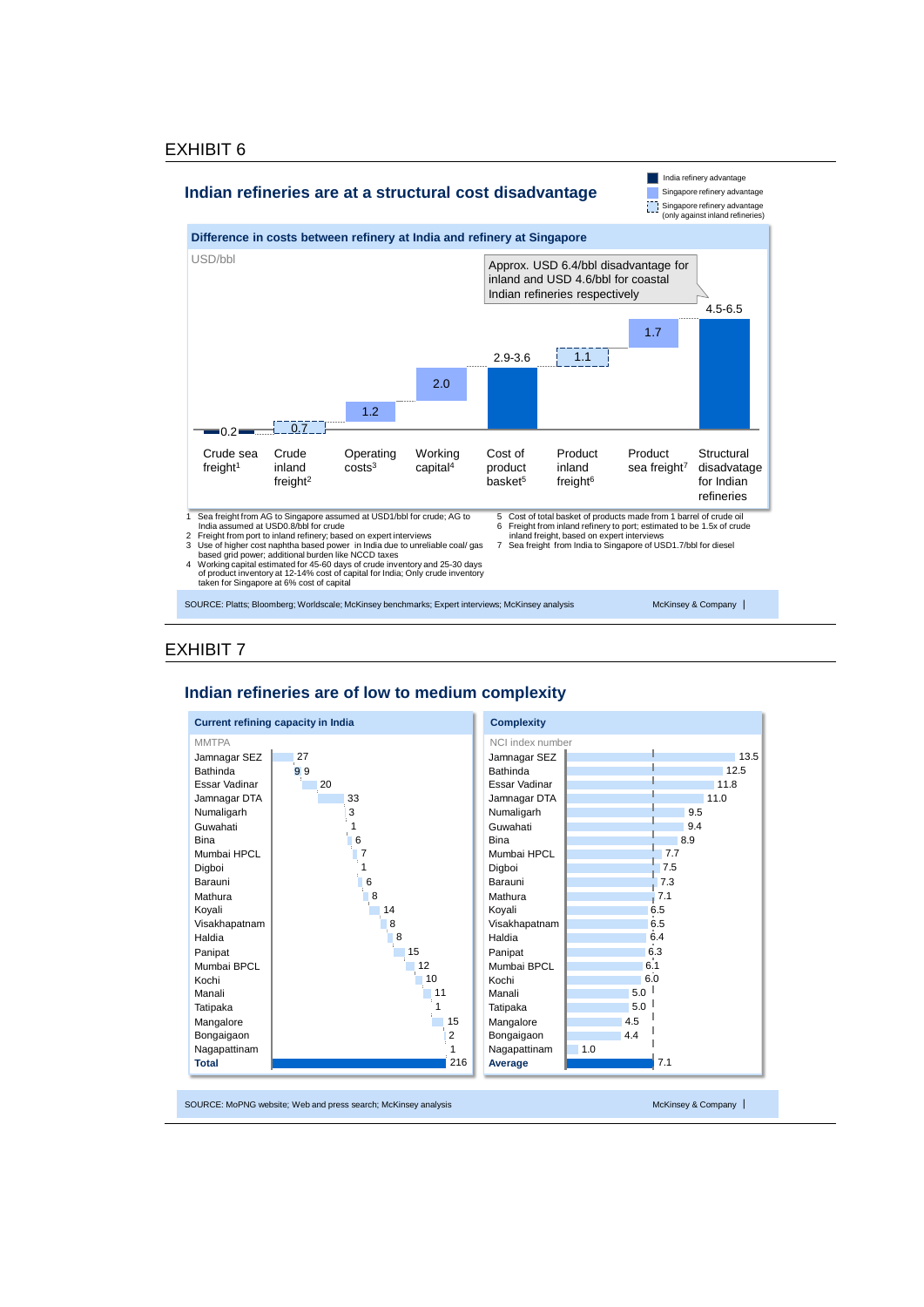## **1.3 Global experience suggests the need for import parity pricing**

A close look at large consuming countries with crude and product deficits shows that they price their products around import parity (Exhibits 8 and9). For products in deficit, the pricing is at import parity whereas even surplus products arepriced significantly higher than the export parity price (that is, FOB price of the relevant trading hub adjusted for freight). To guard against any supply shocks, some of these countries with large crude deficits maintain strategic stock at the government's cost, to offset any disruptions caused by stressed refining supply chains – typically, strategic stock in deficit countries is 160 to 220 days of imports, compared with India's 54 days (Exhibit 10).

#### EXHIBIT 8

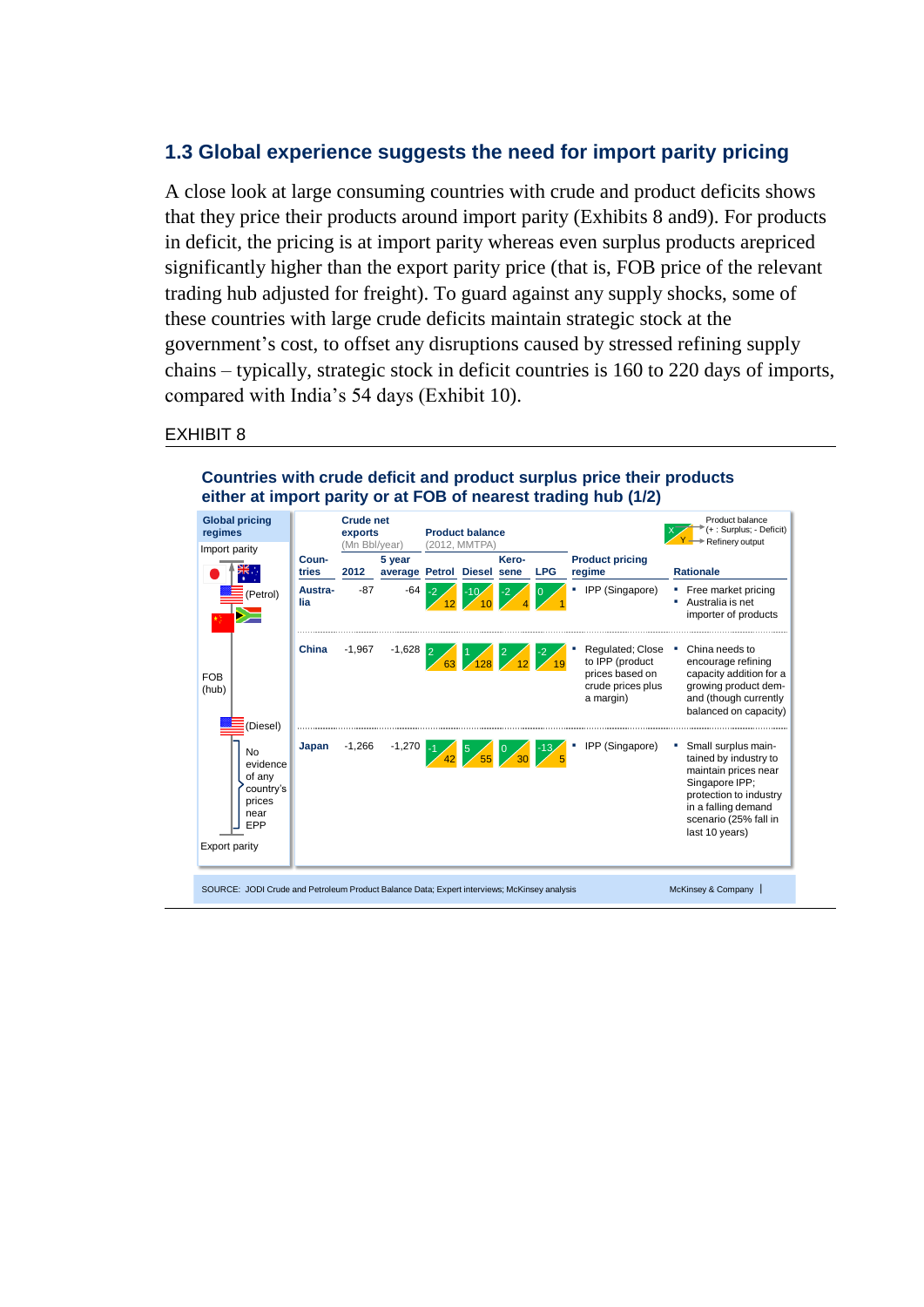

#### EXHIBIT 10



#### **Countries with crude deficit and product surplus price their products either at import parity or at FOB of nearest trading hub (2/2)**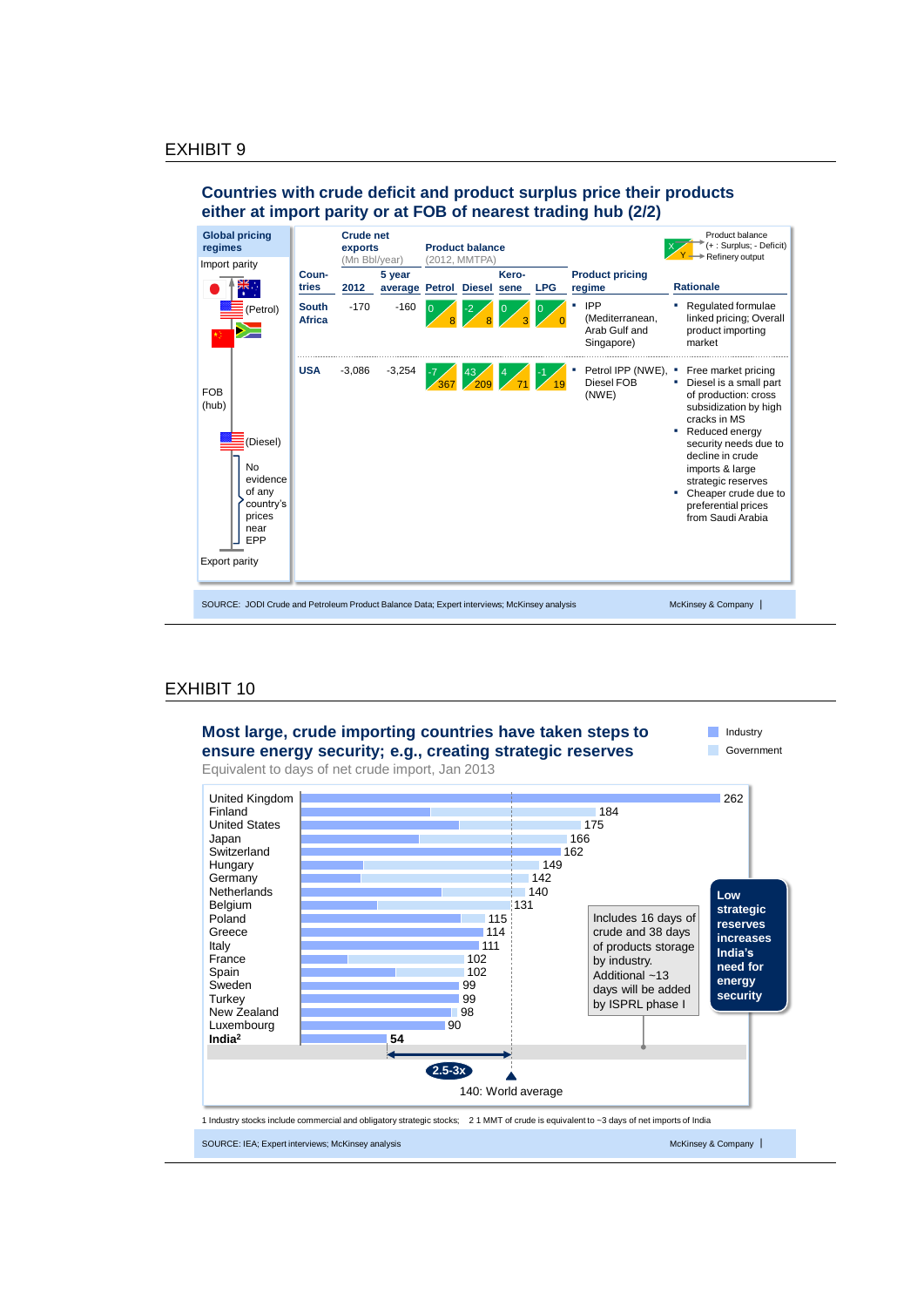India needs to be compared against a set of countries that share the following characteristics – large product demand (when compared to the size of market for traded products), significant crude deficit (India imports about 80 per cent of its crude oil consumption), high need for energy security, and similar geo-political influence. Japan, Australia, South Africa and China are countries in a situation comparable to India. The US, while not directly comparable – because ofstrong geo-political influence and anincreasingfuture energy securitydriven by shale oil and liquids production from shale gas – was also evaluated.

- 1.3.1 Large consuming countries with crude and product deficits/in-balance are priced near IPP levels:
	- **Australia** is deficit and follows free market pricing; the wholesale prices follow IPP, that is, Singapore's FOB product price plus freight and handling (Exhibit 11).
		- a) Crude: The overall crude consumption in 2012 was about 30 MMTPA of which about 12 MMTPA was imported
		- b) Product situation: The overall product demand in 2012 was45to 50 MMTPA of which 16 to 18 MMTPAwas imported. The total diesel consumption was about 19 MMTPA of which about 10 MMTPA wasimported; petrol consumption was about 14 MMTPA of which 2 to 3 MMTPA was imported; kerosene consumption was about 6 MMTPA of which about 2 MMTPA was imported; and LPG consumption was about 2 MMTPA with marginalimports
		- c) Diesel, petrol, LPG and kerosene are all priced at Singapore FOB product price plus freight and handling.
	- **South Africa** is deficit in both crude and product; the pricing is regulated and marked at IPP to Mediterranean and Singapore hubs (Exhibit 12).
		- a) Crude: The overall crude consumption in 2012 was about 24MMTPA all of which was imported
		- b) Product situation: The overall product demand in 2012 was 24 to 25 MMTPA of which about 2 MMTPA was imported. The total diesel consumption was 9 to 10 MMTPA of which 1 to 2 MMTPA was imported; petrol consumption was 7to 8 MMTPAof which 0.5 to 1 MMTPA was imported; kerosene consumption was about 2 MMTPA with marginal imports; and LPG consumption was about 0.5 to 1 MMTPA with marginal imports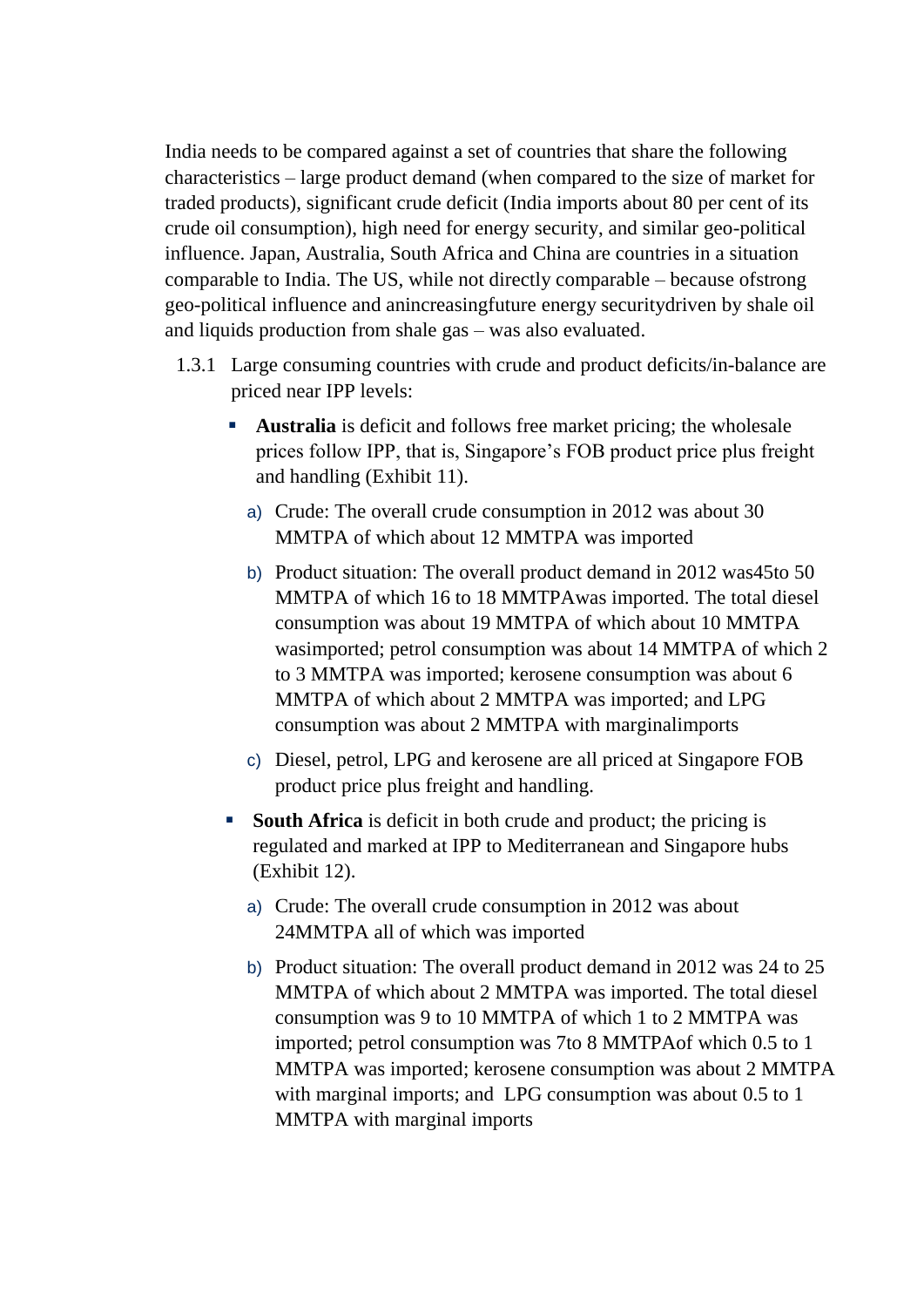- c) Regulated pricing set at IPP with the following components: FOB spot price in international markets (50 per cent Mediterranean, 50 per cent Singapore), freight cost to South Africa, demurrage, insurance, ocean loss, wharfage, coastal storage and stock financing.
- **China**, despite its balanced position, needs new (and more efficient) capacity to support high demand growth. It controls product pricing to give IPP-like returns. China also maintains a strategic stock for 150 to 160 days (Exhibit 13).
	- a) Crude: The overall crude consumption in 2012 was 460to 470 MMTPA of which 260 to 270MMTPA was imported
	- b) Product situation: In 2012, the overall imports of 4 per cent were on a refining product consumption base of 460 to 470 MMTPA. The demand–supply situation for diesel, petrol, kerosene and LPG is broadly balanced (plus/minus 10 per cent of consumption for each product)
	- c) Regulated pricing at the wholesale level is set at the crude price (at weighted average FOB for a basket of crudes), plus transportation cost (CNY 110/MT, or about USD 2.5/bbl), plus refinery operating costs (CNY 200/MT, or about USD 4.5/bbl), plus a variable mark-up (maximum of 5 per cent)that varies with crude price to generate IPPlike returns.
- 1.3.2 Large consuming countries with crude deficits and product surpluses are priced between the FOB of the nearest hub to import parity:
	- **Japan** has a large but declining demand, high need for energy security and its refineries have a structural cost disadvantage due to higher local operating costs and smaller capacities. Therefore, despite having a slight product surplus, the product prices follow IPP to Singapore prices (Exhibits 14 and15)
		- a) Crude: The overall crude consumption in 2012 was 160 to 170 MMTPA, all of which was imported
		- b) Product situation: The overall product demand in 2012was 240 to 245 MMTPA of which about 40 MMTPAwas imported. The total diesel consumption was about 40 MMTPA and Japan exported about 5 MMTPA; petrol consumption was 40 to 45 MMTPA of which about 2 MMTPA was imported; kerosene consumption was 25 to 26 MMTPA with marginal exports; and LPG consumption was about 16 MMTPA of which 13 to 14 MMTPA was imported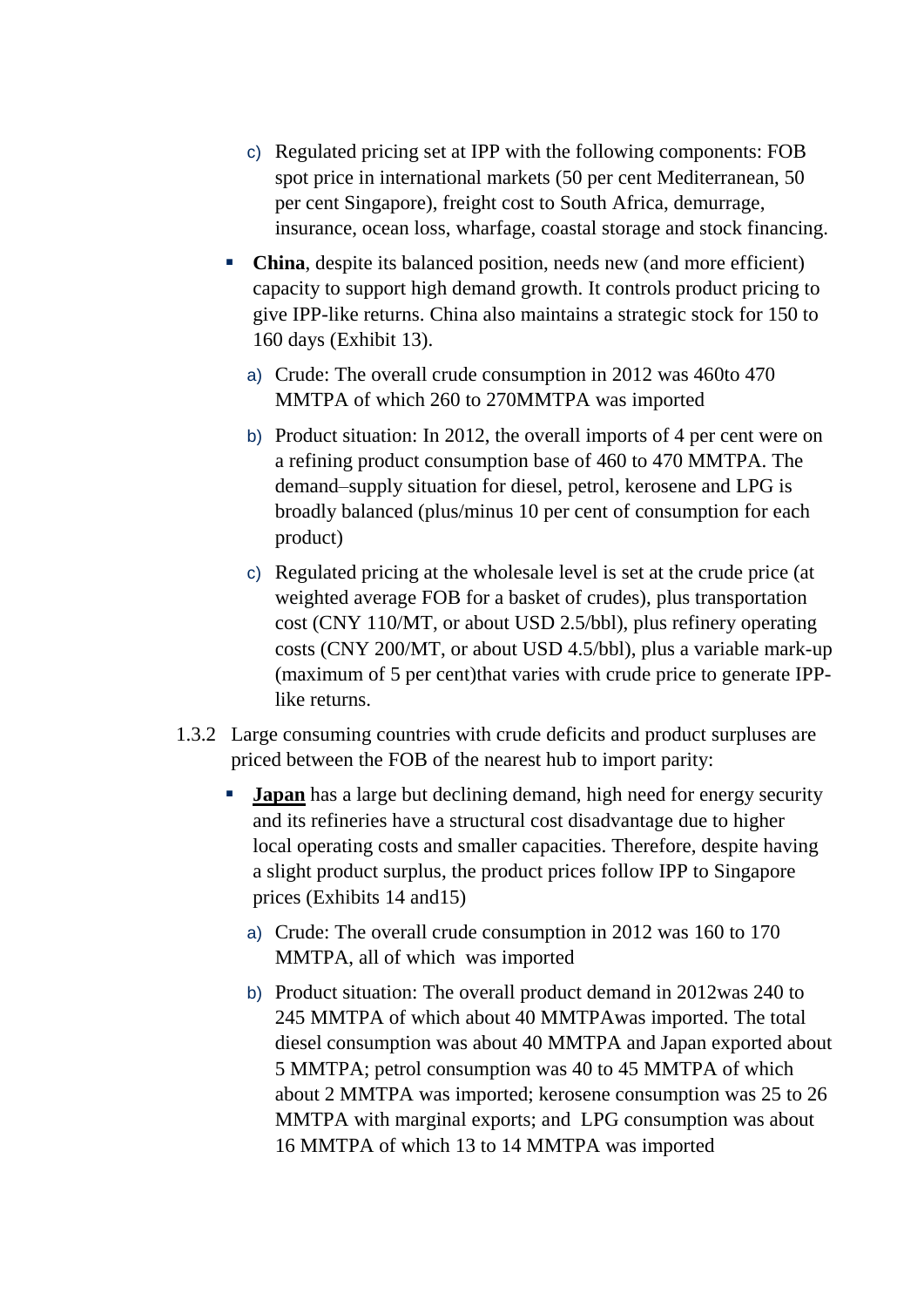c) Diesel, petrol, LPG and kerosene are all priced at Singapore FOB product price plus freight and handling.



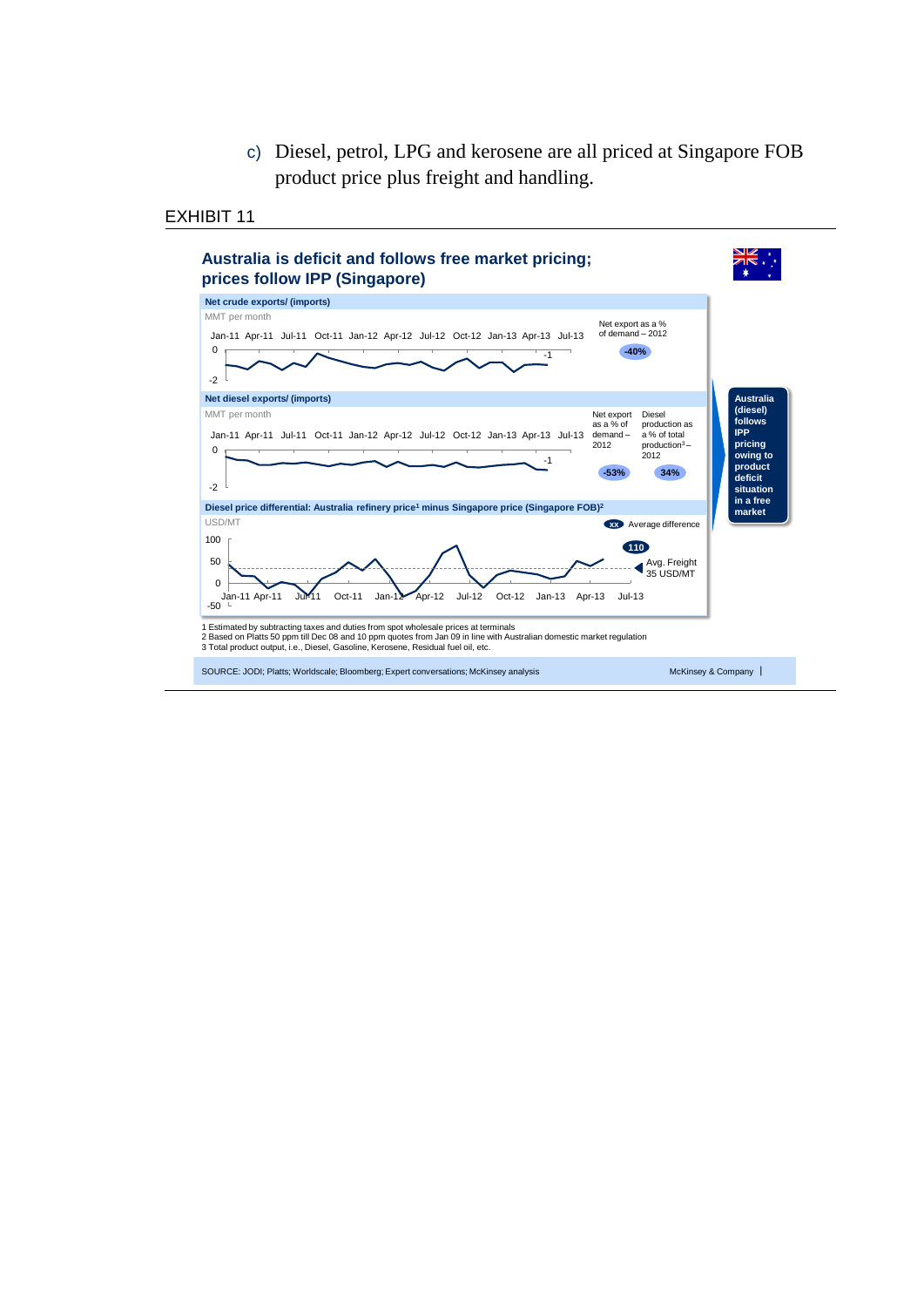#### **South Africa is deficit in both crude and product; pricing is regulated and marked at IPP (Mediterranean and Singapore)**



| Degree of<br>regulation                                                  |          | Govt. fixed<br>price |          |          | Formula<br>based |     |     | pricing | Free market |          | <b>Stated</b><br>policy<br>objectives                  | Promoting an efficient manufacturing,<br>٠<br>wholesaling and retailing petroleum industry<br>Facilitating an environment conducive to<br>٠<br>efficient and commercially justifiable<br>investment<br>Creating employment opportunities and small<br>businesses in the petroleum sector |
|--------------------------------------------------------------------------|----------|----------------------|----------|----------|------------------|-----|-----|---------|-------------|----------|--------------------------------------------------------|------------------------------------------------------------------------------------------------------------------------------------------------------------------------------------------------------------------------------------------------------------------------------------------|
| <b>Product wise surplus</b>                                              |          |                      |          |          |                  |     |     |         |             |          |                                                        | <b>Price setting mechanism</b>                                                                                                                                                                                                                                                           |
| <b>MMTPA</b>                                                             |          |                      |          |          |                  |     |     |         |             |          | 2002 2003 2004 2005 2006 2007 2008 2009 2010 2011 2012 | South Africa has a regulated fuel pricing regime<br>٠<br>with basic fuel price linked to FOB price at<br>Mediterranean (50%) and Singapore (50%),                                                                                                                                        |
| <b>Motor</b><br><b>Spirit</b>                                            | 4        | 1                    | 1        | (0)      | (0)              | (0) | (0) | (1)     | (1)         | (1)      | (0)                                                    | along with the following components: freight<br>cost to South Africa, demurrage, insurance,<br>ocean loss, wharfage, coastal storage and stock                                                                                                                                           |
| <b>Disel Oil</b>                                                         |          |                      | 2        | 2        | (1)              | (1) |     | (1)     | (1)         | (1)      | (2)                                                    | financing<br>The Central Energy Fund recalculates the petrol                                                                                                                                                                                                                             |
| <b>Kerosene</b>                                                          | $\Omega$ | 0                    | $\Omega$ | $\Omega$ | (0)              | (0) | (0) | (0)     | (0)         | (0)      | (0)                                                    | price on a monthly basis to keep it up to date<br>and this new price is then put into effect on the<br>first Wednesday of every month                                                                                                                                                    |
| <b>LPG</b>                                                               |          |                      |          |          | (0)              | (0) | (0) |         | $\Omega$    | $\Omega$ | $\Omega$                                               | Fuels are priced differently in coastal and inland<br>regions                                                                                                                                                                                                                            |
| Crude Oil (17) (18) (68) (21) (19) (21) (22) (18) (19) (20) (21)         |          |                      |          |          |                  |     |     |         |             |          |                                                        |                                                                                                                                                                                                                                                                                          |
| SOURCE: JODI; Expert interviews; Web and press search; McKinsey analysis |          |                      |          |          |                  |     |     |         |             |          |                                                        | McKinsey & Company                                                                                                                                                                                                                                                                       |

### EXHIBIT 13

#### **China, despite its balanced position, controls product pricing to give IPP like returns to refiners**



| Degree of<br>regulation                                                                                                                                                      |          | Govt. fixed<br>price                                                                                                                      |                                 |                             | Formula<br>based       |                               |                                        | Free market<br>pricing |                      |                    | Price stability, supply assurance,<br><b>Stated</b><br>avoidance of shortages<br>policy<br>Oil & gas industry support: ensure<br>٠.<br>objectives<br>dominant position of NOCs                                                                                                                                                                                                                                                                                                                                                                                                                                                                                                                                                                                                                                                                                                         |
|------------------------------------------------------------------------------------------------------------------------------------------------------------------------------|----------|-------------------------------------------------------------------------------------------------------------------------------------------|---------------------------------|-----------------------------|------------------------|-------------------------------|----------------------------------------|------------------------|----------------------|--------------------|----------------------------------------------------------------------------------------------------------------------------------------------------------------------------------------------------------------------------------------------------------------------------------------------------------------------------------------------------------------------------------------------------------------------------------------------------------------------------------------------------------------------------------------------------------------------------------------------------------------------------------------------------------------------------------------------------------------------------------------------------------------------------------------------------------------------------------------------------------------------------------------|
| <b>Product wise surplus/ (deficit)</b>                                                                                                                                       |          |                                                                                                                                           |                                 |                             |                        |                               |                                        |                        |                      |                    | <b>Evolution of pricing</b><br><b>Price setting mechanism</b><br>policy                                                                                                                                                                                                                                                                                                                                                                                                                                                                                                                                                                                                                                                                                                                                                                                                                |
| <b>MMTPA</b><br><b>Motor</b><br><b>Spirit</b><br>Disel Oil 1<br>Kerosene 0<br><b>LPG</b><br>Crude<br>1 Based on weighted average basket of Dubai, Oman, Brent, WTI and Cinta | 8<br>(1) | 2003 2004 2005 2006 2007 2008 2009 2010 2011 2012<br>5<br>(2)<br>(1)<br>(2)<br>(76) (107) (109) (127) (146) (160) (181) (202) (229) (246) | 6<br>$\mathbf{1}$<br>(1)<br>(2) | 3<br>$\Omega$<br>(2)<br>(2) | 4<br>(1)<br>(1)<br>(2) | $\Omega$<br>(5)<br>(1)<br>(2) | 5<br>3 <sup>1</sup><br>$\Omega$<br>(4) | 3<br>2<br>1<br>(2)     | 4<br>(0)<br>1<br>(2) | 2<br>1<br>2<br>(2) | • Wholesale price = Crude<br>• Pre 2001 -<br>oil price (based on<br>Government fixed<br>basket of international<br>prices - regulates<br>crudes - Brent, Dubai,<br>crude price and<br><b>WTI and Indonesian Cin</b><br>sets price of<br>ta) + transportation costs<br>refined products<br>+ operating cost + mark<br>$-2001 - 2008 -$<br><b>up</b><br>Wholesale product<br>Mark up (undisclosed)<br>prices linked to<br>depends on crude price;<br>import parity with a<br>- USD80/bbl: Normal<br>basket of indices<br>mark-up,<br>$2009$ onwards $-$<br>٠<br>$-$ USD80-130/bbl.<br>Whose sale price<br>Reduced:<br>linked to<br>Singapore crude<br>$-$ >USD130/bbl; 0%<br>oil price<br>mark up<br>$-2013$ onwards $-$<br>• Prices revised every 10<br>Whole sale prices<br>days<br>linked to a basket<br>" Retail prices set at least<br>of $crude1$<br>5.5% above wholesale<br>price |
|                                                                                                                                                                              |          |                                                                                                                                           |                                 |                             |                        |                               |                                        |                        |                      |                    |                                                                                                                                                                                                                                                                                                                                                                                                                                                                                                                                                                                                                                                                                                                                                                                                                                                                                        |
| SOURCE: JODI; Expert interviews; McKinsey analysis                                                                                                                           |          |                                                                                                                                           |                                 |                             |                        |                               |                                        |                        |                      |                    | McKinsey & Company                                                                                                                                                                                                                                                                                                                                                                                                                                                                                                                                                                                                                                                                                                                                                                                                                                                                     |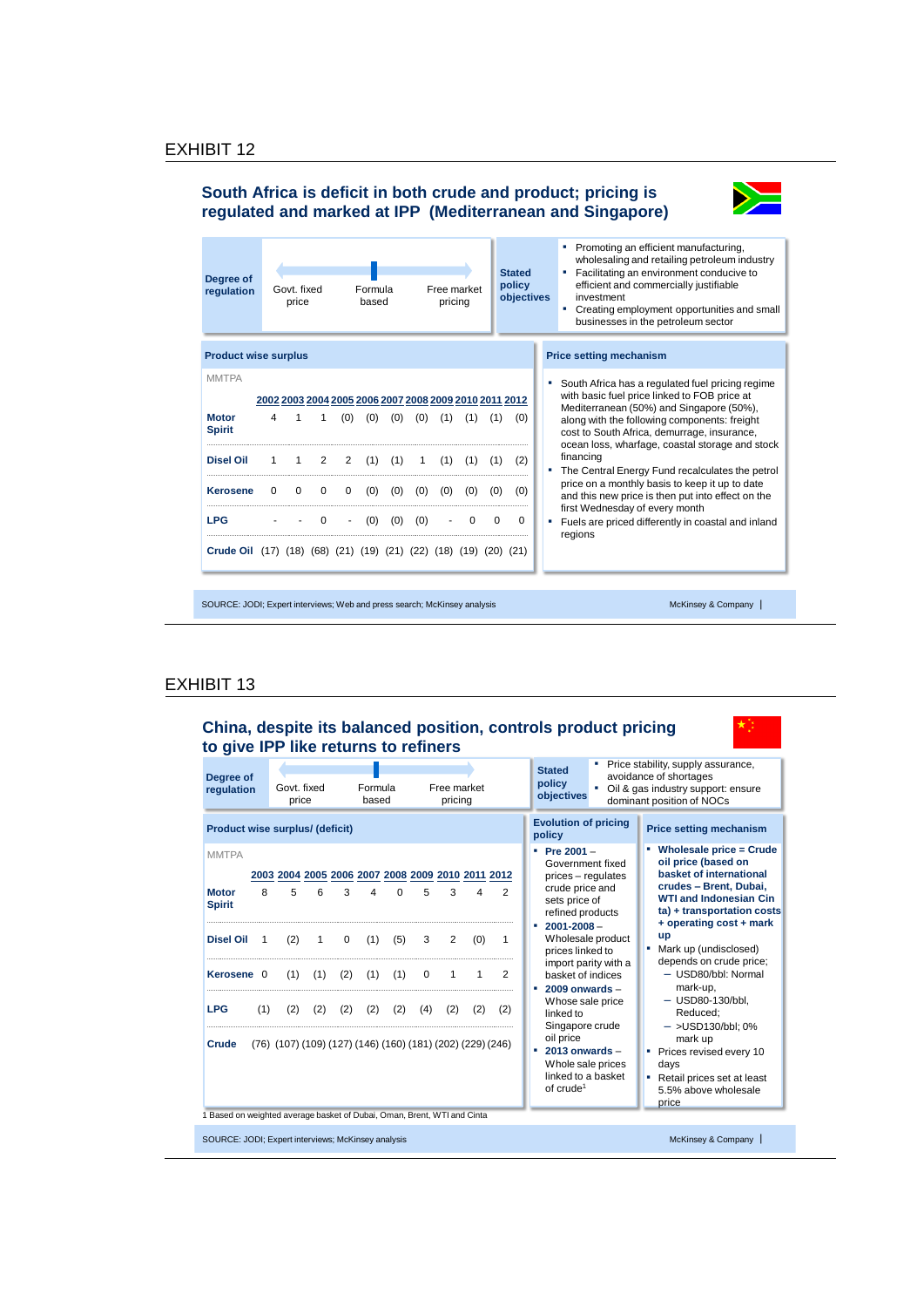

#### EXHIBIT 15

#### **Japan product prices follow IPP (Singapore) like prices, despite having slight product surplus (2/2)**



SOURCE: Platts; Worldscale; Bloomberg; Expert conversations; McKinsey analysis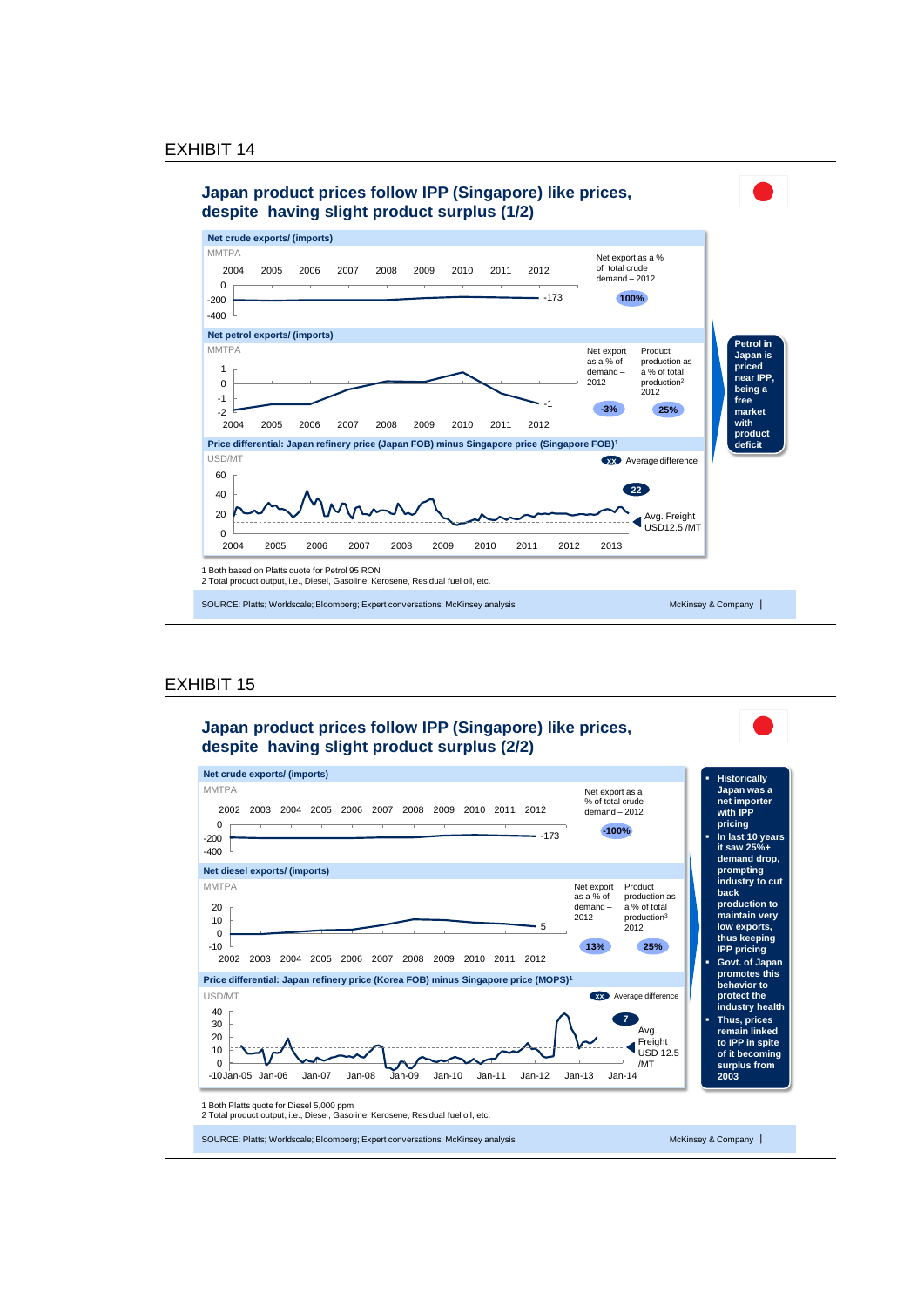- 1.3.3 The US market is net surplus on products, enjoys significant geo-political influence, gets discounted crude from Saudi Arabia and is expected to become liquid surplus in the near future. However, the prices for the major product which is gasoline have stayed near FOB Northwest Europe [NWE] plus freight. High crack spread for products like MS more than compensate for the somewhat lower prices of surplus products like HSD (Exhibits16 and 17).
	- a) Crude: The overall crude consumption in 2012 was 750 to 760MMTPA of which 420 to 430MMTPA was imported
	- b) Product situation: The total diesel consumption was 180 to 185MMTPA and the US exported 40 to 45 MMTPA; petrol consumption was 370 to 380 MMTPA of which about 7 MMTPA was imported; kerosene consumption was 65 to 70 MMTPA and the US exported 3 to 4 MMTPA; and LPG consumption was 40 to 42 MMTPA of which about 1 MMTPA was imported. The growth in products demand has been stagnant
	- c) At an aggregate level, the US' prices have stayed near FOB at NWE. The US' diesel prices are USD 11/MT (40 per cent of US–Rotterdam freight) lower than NWE FOB based on 2008–2012 average prices.
	- d) Further, the US has strong geo-political influence, specifically in the Middle East where it gets a discount on crude supply from its biggest supplier, Saudi Arabia, of about USD 3/bbl (largely offsetting crude transportation cost)
	- e) Going forward, North America is expected to have crude surplus with shale oil (Light Tight Oil [LTO]), and strong liquids production from shale gas. Further, the US holds strategic stock for 175 days (of which 75 days are held by the US government). Finally, unlike India, the US faces declining product consumption and hence lower product security concerns
- 1.3.4 The definition of IPP/EPP also needs to be periodically adjusted to account for both changes in direction of trade flow and product quality. Today some of the private sector players get export realisations that are higher than that derived from the PPAC formula; Further the hub prices also need to be adjusted for fuel quality. For example in the case of HSD, density (max) for HSD benchmark Platts grade is 0.865 whereas that for HSD BS III/BS IV is 0.845.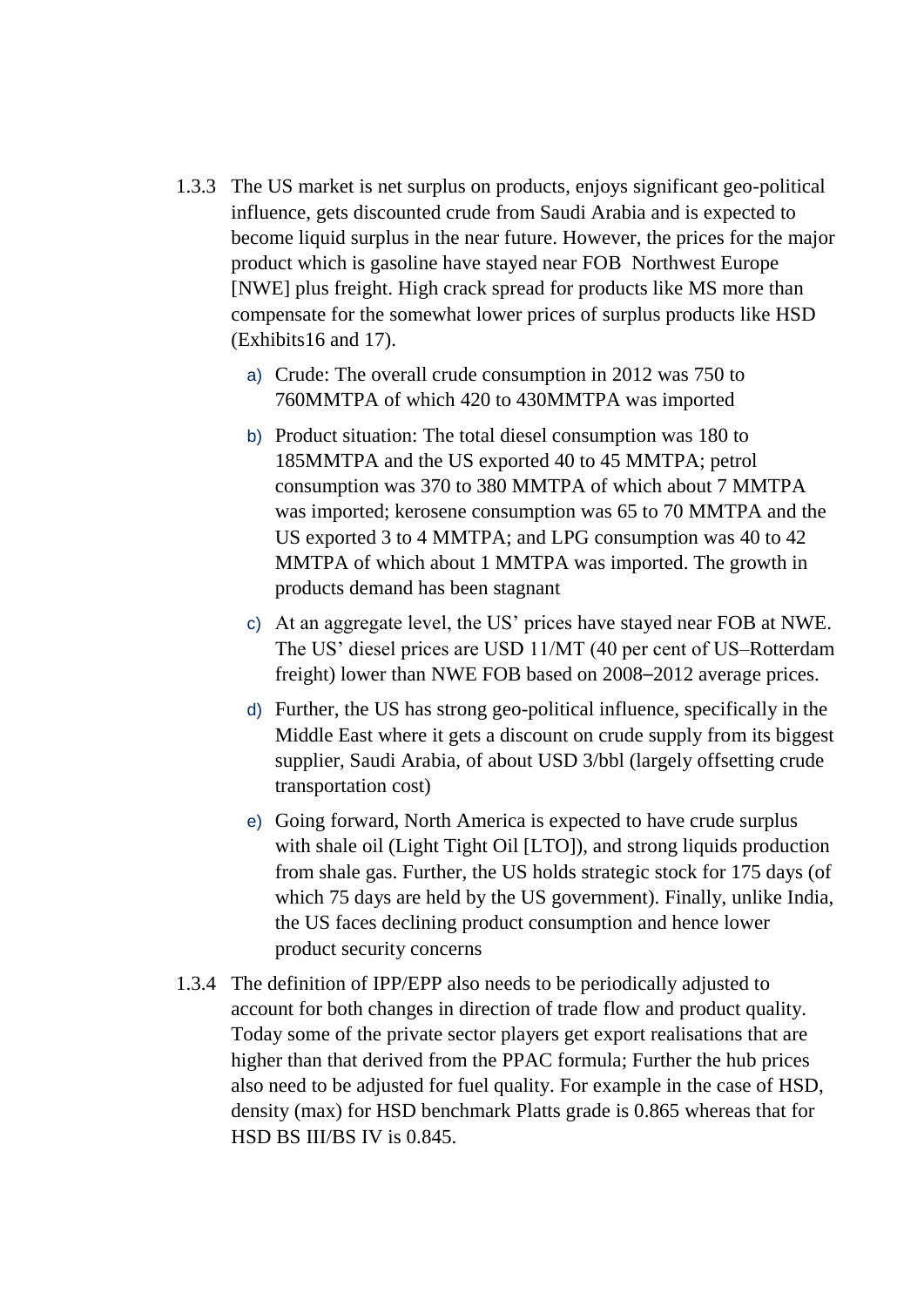



#### EXHIBIT 17

-50



1 USGC FOB platts prices for 89 Octane quote and NWE FOB quote for 95 RON quote 2 Total product output, i.e., Diesel, Gasoline, Kerosene, Residual fuel oil, etc.

SOURCE: JODI; Platts; Worldscale; Bloomberg; Expert conversations; McKinsey analysis

McKinsey & Company |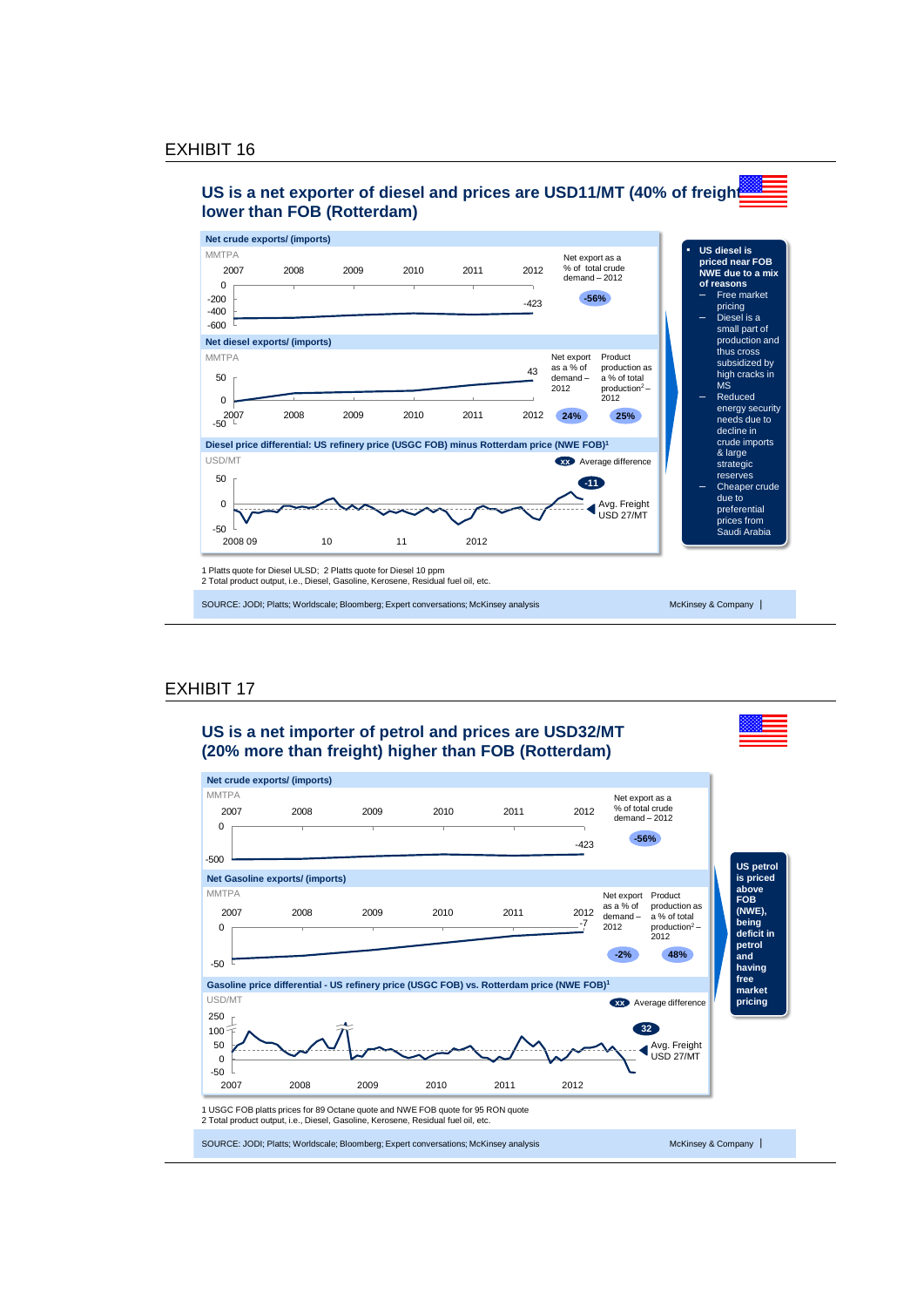## **1.4 India needs refining capacity additions; hence pricing policies must ensure sufficient returns**

India is one of the few large energy consuming economies expected to see continued growth in refined product demand in the foreseeable future (Exhibits 18 and 19). Although India's refining capacity is currently greater than demand, sustained demand growth of 5 to 8 per cent could result in a substantial deficit by 2020. A closer review of India's refined product supply and demand balances and the government's stated policy suggests that India will need an additional 30to 40MMTPA of incremental refining capacity over the next 7 to 8 years<sup>5</sup> (possible more over the next years, as India's demand continues to grow).

#### EXHIBIT 18



 $530$  to 40 MMTPA of additional capacity would be needed over the next investment cycle of 7 to 8 years; this is a conservative estimate that is based on the growth estimate put forth by FACTS. If the Planning Commission's demand estimates were to materialise, then additional capacity of 85 to 95 MMTPA will be required.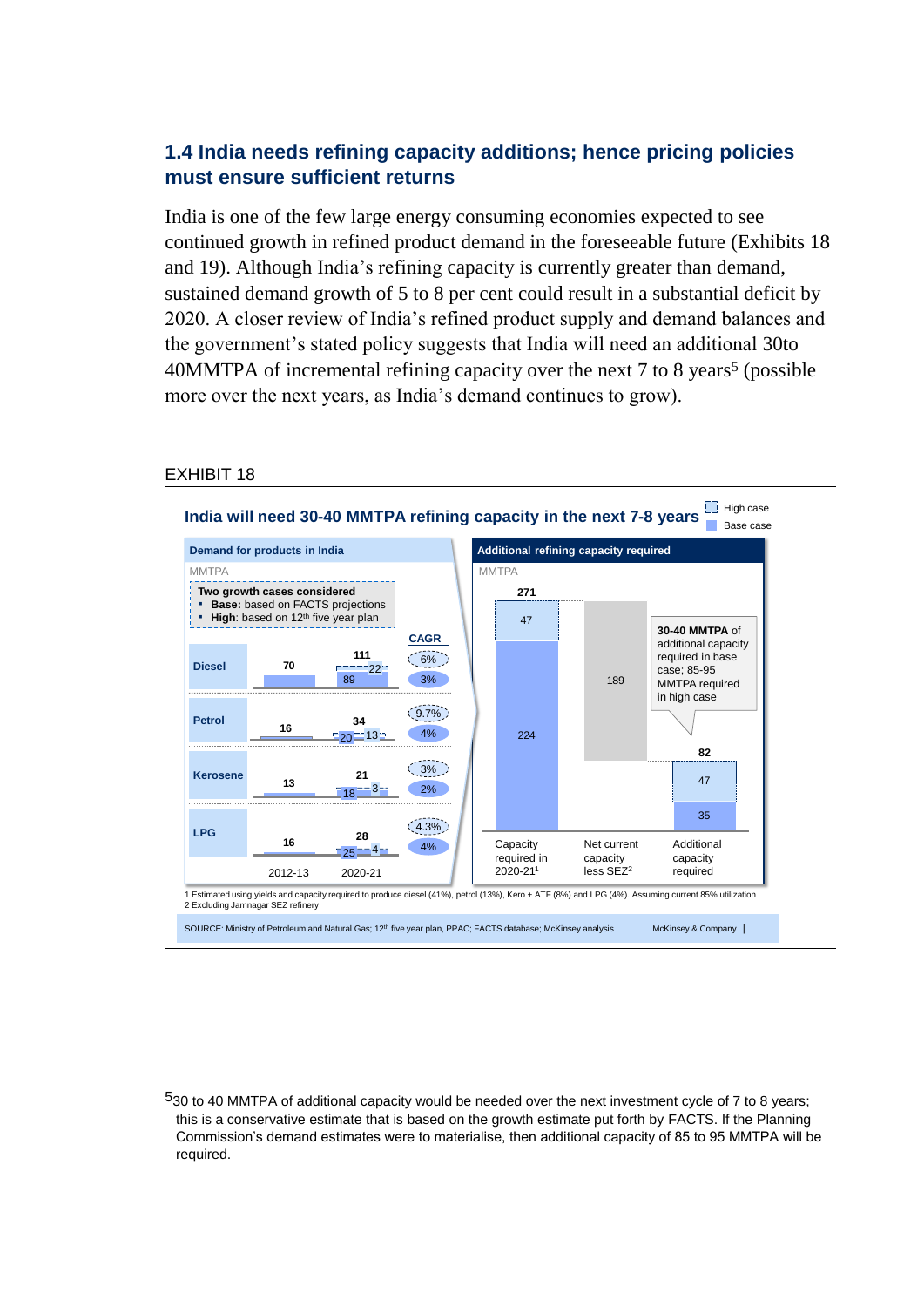

### **India is expected to see continued growth in liquids demand across**

## **1.5 At a minimum, only import parity pricing gives the industry any chance to earn returns sufficient for reinvestment**

Our analysis shows that existing refineries in India need minimum gross refining margins (GRM) of USD 5 to 6/bbl just to pay for the costs of refining (USD 2.5 to 3/bbl) and working capital (USD 2.5 to 3/bbl). In other words,a net refinery margin (NRM, that is, GRM less cost of refining) of USD 2.5 to 3/bbl is required to pay for interest cost of working capital. Expansions and major upgrades need an additional margin of USD 7 to 8/bbl to meet the cost of any capital investment (for example, HMEL (Bathinda), BORL (Bina), CPCL, Essar (Vadinar); Exhibit 20).We assessed multiple pricing scenarios and observed that if India does not move to free market pricing, the minimum that the Indian refinery sector will need are IPP prices to ensure that the industry has a chance to make the economics of new investments work.

- 1) The current pricing mechanism and subsidy mechanism has certain limitations:
	- a. Other than free market pricing, any notional formula-based pricing mechanism does not fully transmit the right price signals and brings in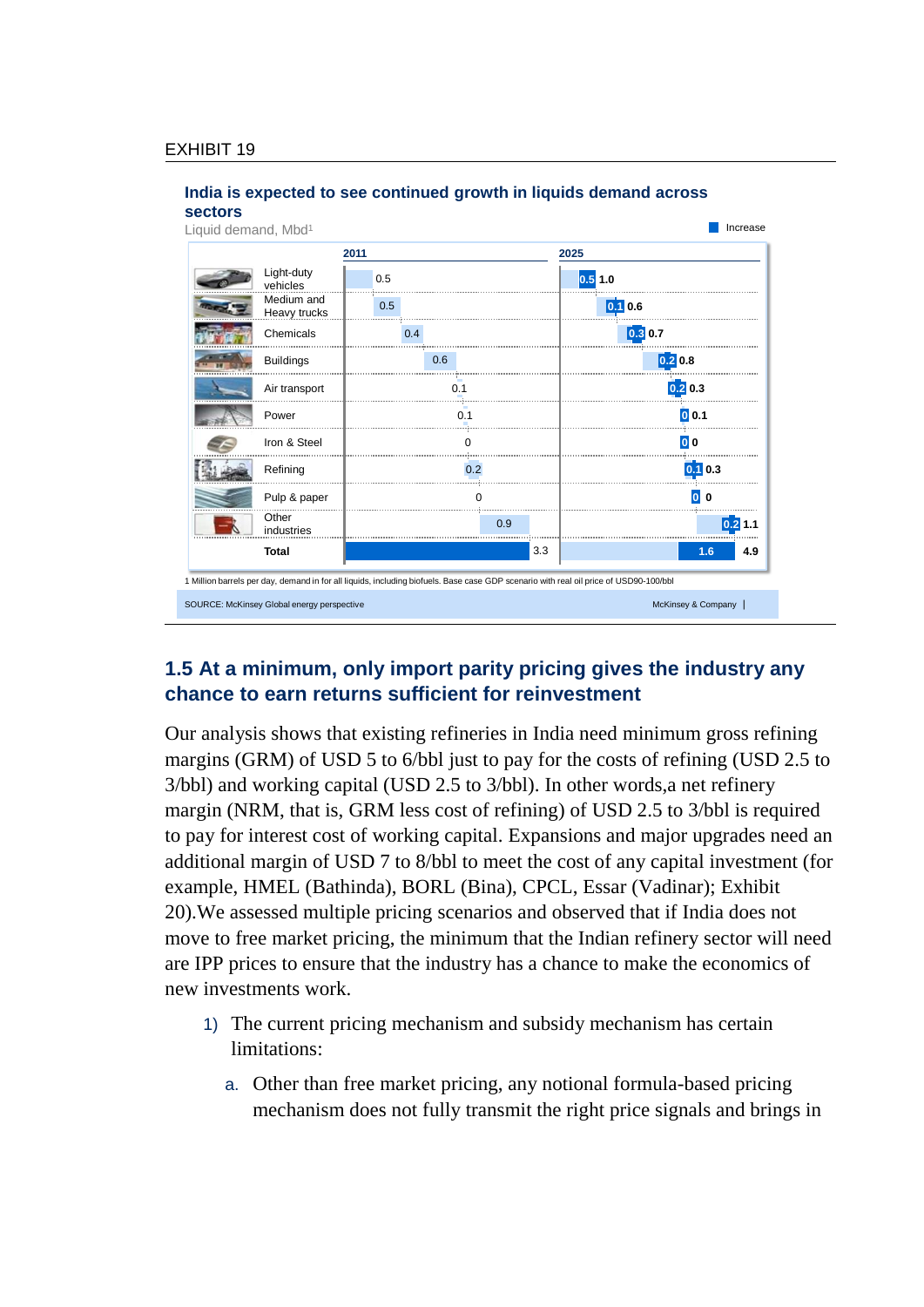distortions and inefficiencies that result in the misallocation of resources

- b. Artificially limiting or determining relative prices of fuels cause distortions and inefficiencies that result in the misallocation of resources. For example, diesel prices internationally are higher than petrol; however, Indian prices are distorted to make diesel cheaper than petrol
- c. In addition, the formula as it is applied today does not create a level playing field between the standalone refineries &the integratedOMCs
- d. Finally, the logic of using the 80:20 ratio, while possibly reflecting the domestic to export capacity ratio at some point in time, has no underlying economic linkage to domestic market forces.
- 2) We assessed the economics of 17 Indian refineries across three scenarios. We found that at 2012–13 prices of crude and products (which is the middle of the current refining cycle), even with all three products at IPP, only 7 out of 17 refineries generate positive NRMs, only 4 out of 17refineries generate NRMs more than USD 3/bbl (to cover the cost of working capital), and none generate any margin to incentivise reinvestment (Exhibit 21). The Indian refining industry, compared to its peers across the globe, makes one of the lowest returns (ROIC comparison).
	- a. Scenario 1 with diesel at TPP, kerosene and LPG at IPP $6$ : Only 2 of the 17 refineries (30 to 40 per cent of refining capacity<sup>7</sup>) studied are able to generate NRM above USD 3/bbl, with the average NRM of these 15 refineries near zero (USD 0.4 to 0.5/bbl).
	- b. Scenario 2 with diesel at EPP, kerosene and LPG at IPP: Only 1 of the 17 refineries (7 to 10per cent of refining capacity) studied was able to generate NRM above USD 3/bbl, with the average NRM at USD (-)2 to (-)1/ bbl (which may necessitate shutting down of some refineries)
	- c. Scenario 3 with diesel, kerosene and LPG at IPP: Only 4 of the 17refineries (40 to 45per cent of refining capacity) studied are able to generate NRM above USD 3/bbl, with the average NRM at about USD

<sup>6</sup>This scenario reflects the current market situation where the TPP is calculated as a weighted average of 80 per cent IPP and 20 per cent EPP.

<sup>7</sup>Represents 30 to 40 per cent of 17 refineries.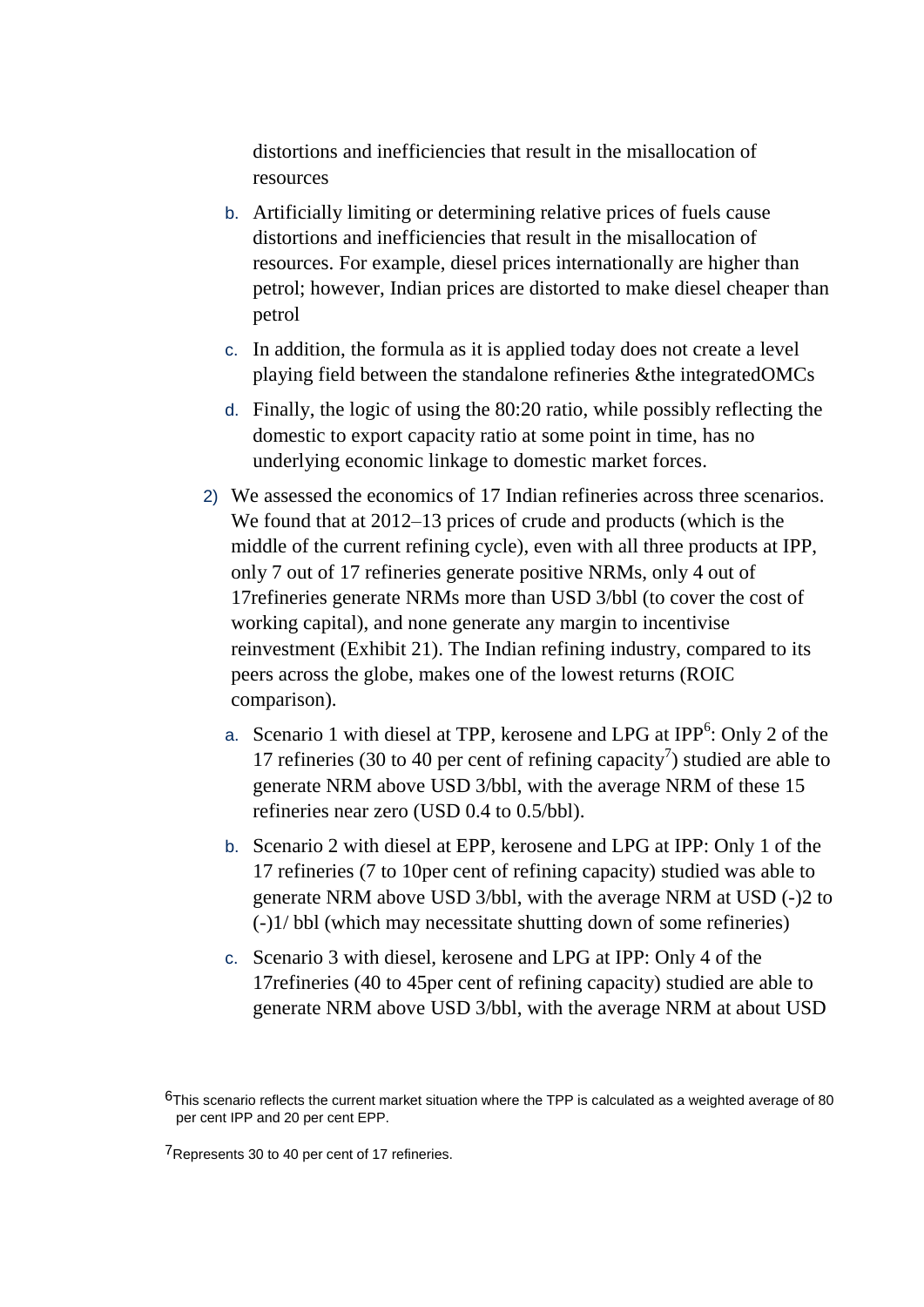1 to 1.50/bbl. Even in the IPP case, several standalone (and other) refineries are below the threshold level of profitability, and are unlikely to survive in the longer term unless margins improve. In case margins reduce any further, either due to pricing formulae changes or worsening market conditions, the situation will worsen.

#### EXHIBIT 20

#### **Indian refiners need a GRM of at least USD5-6/bbl to cover operating cost; and an additional USD7-8/bbl to generate an adequate return on capital**



SOURCE: Expert interviews; McKinsey analysis 1 Based on recent brownfield, greenfield refinery expansions in India 2 Normalized to refinery complexity of 10

McKinsey & Company |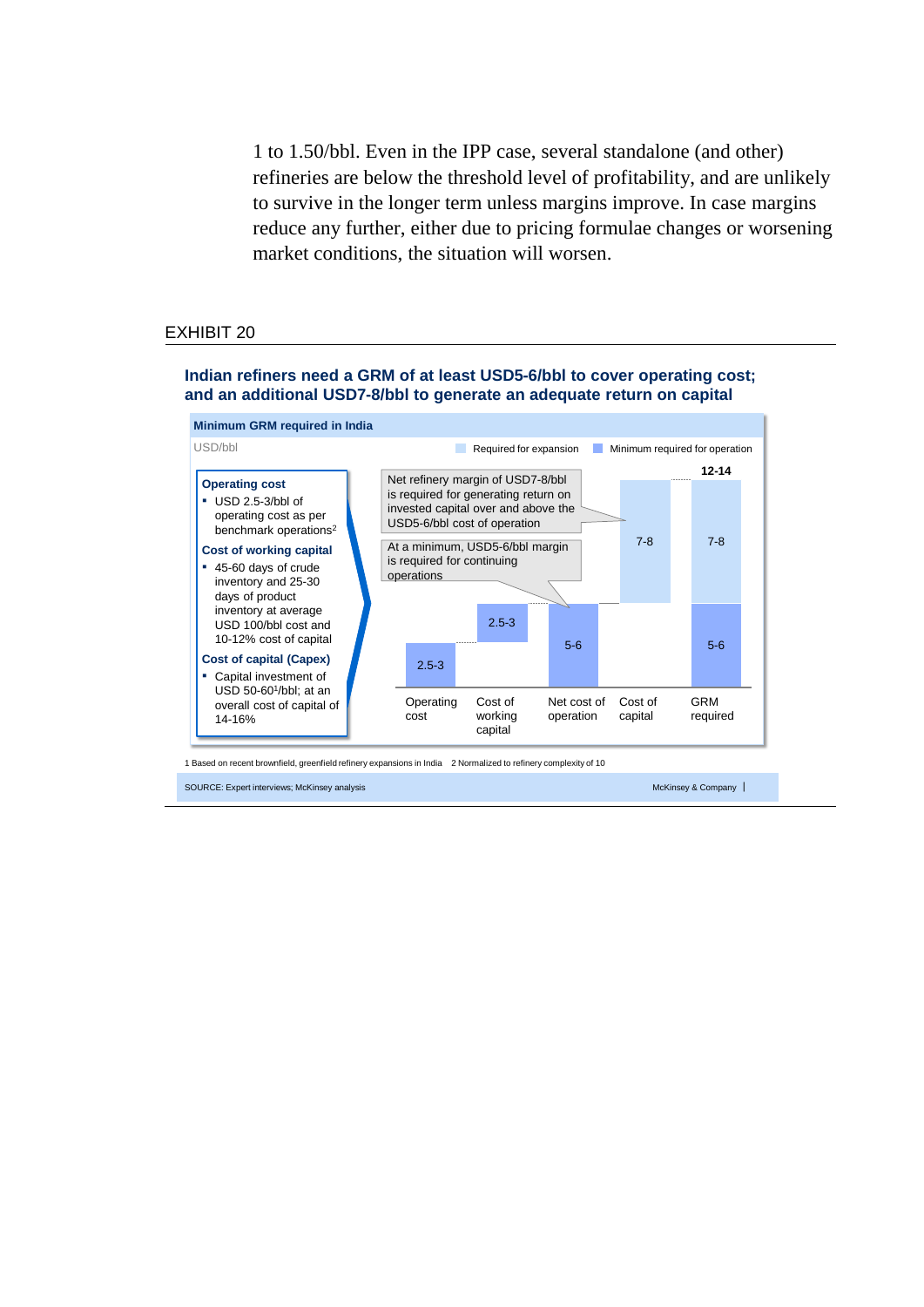

Ideally, product prices should be market determined both at the refinery gate and at the retail level. In case the government decides to regulate the prices, our analysis shows that the average petroleum product prices over an investment cycle will need to be higher than the current IPP (Scenario 2) to give the refineries a chance to make the economics of new investments work. Anything lower than IPP will damage the immediate and long-term health of the industry.

In addition, a few inconsistencies faced by north-eastern and several other refineries on account of VAT and entry tax on domestic crude and standalone refineries on CST and coastal freight need to be addressed.

## **2. NEED TO ELIMINATE SUBSIDY BURDEN ON THE OIL AND GAS INDUSTRY**

The Ministry of Petroleum & Natural Gas vide resolution no. P-20029/22/2001-PP dated March 28, 2002 dismantled the APM in the hydrocarbon sector w.e.f April 1, 2002 and announced the following decisions:

1) Consumer prices of motor spirit (MS) and high speed diesel (HSD) will be market determined w.e.f April 1, 2002. Consequently, the pricing of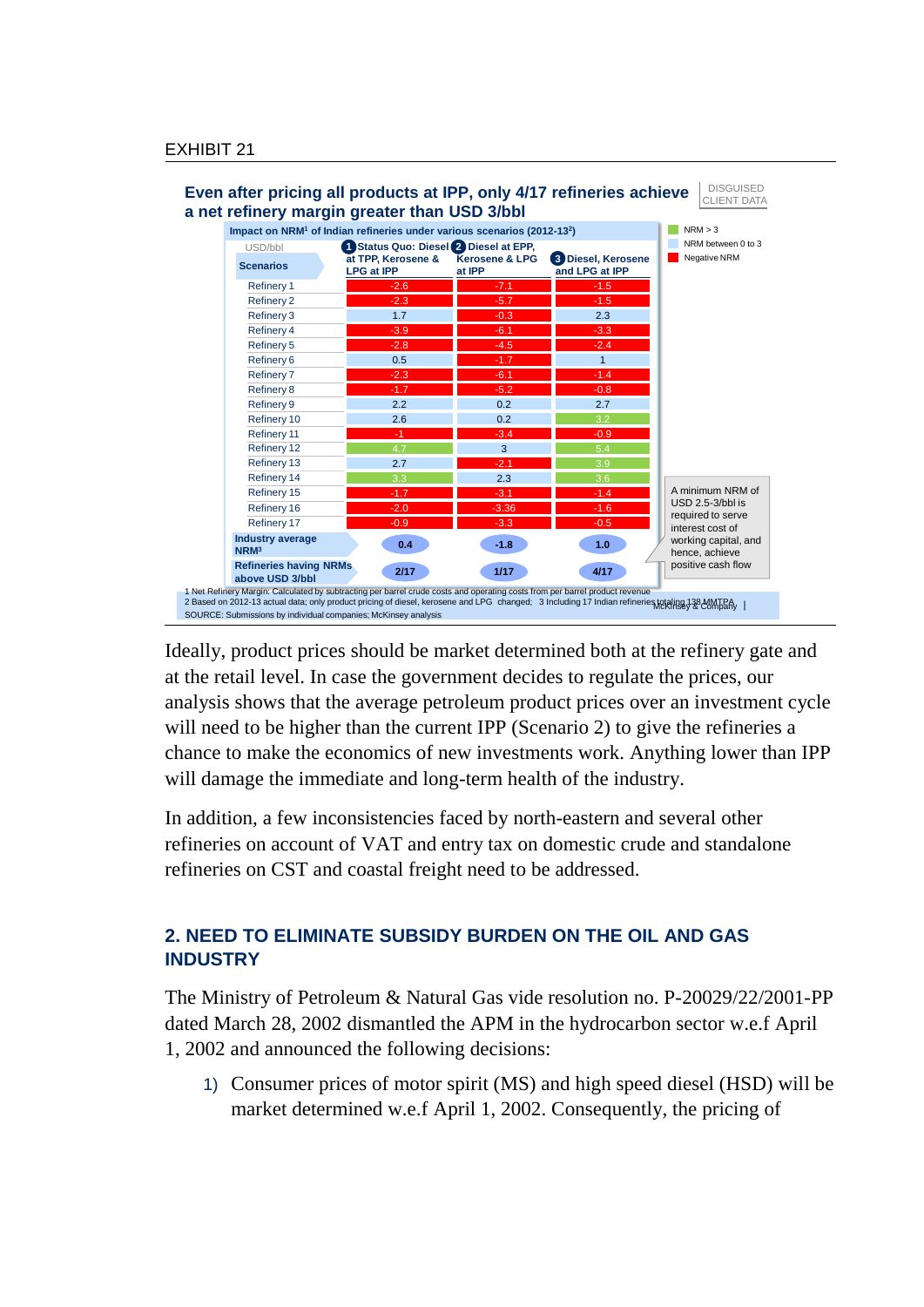petroleum products, except for PDS Kerosene and domestic LPG will be market determined w.e.f April 1, 2002.

- 2) The subsidies on PDS kerosene and domestic LPG will be borne by the Consolidated Fund of India from April 1, 2002. These subsidies will be on specified flat rate basis, scheme for which will be notified separately. These subsidies will be phased out in the next 3 to 5 years.
- 3) The price of indigenous crude oil of ONGC and OIL will be market determined w.e.f April 1, 2002.

However, the subsidy burden has been transferred substantially to the industry in an ad hoc and non-transparent manner. The upstream share has varied between 30 and 42 per cent while downstream contribution has gone up at times upto 70% which is highly exorbitant. (Exhibit 22).

This practice has led to energy companies facing a constant cash crunch, high debt to equity positions, uncertain cash flow and profitability, and an unremitting source of management distraction. These increase the risk of energy security and, subsequently, might lead to a higher burden of subsidy. Therefore a transparent, predictable, stable system is needed, as described below.

## **2.1 Contribution to under-recoveries is leaving upstream companies unable to invest to sustain or increase production**

The contribution of upstream companies to under-recovery has increased considerably over the years, given the soaring overall under-recovery and low downstream contribution. In FY12, the subsidy sharing mechanism was significantly modified when the government decided to levy USD 56/bbl on ONGC and OIL. ONGC's effective contribution turned out to be USD 63/bbl due to the inclusion of gas condensate in crude production while determining ONGC's contribution to under-recovery. After adding the statutory levies (USD 17 to 21/bbl) and corporate tax (USD 3/bbl), the government take became USD 80 to 83/bbl, or 94 per cent of gross surplus (gross surplus being crude price [USD 110 to 111/bbl] minus cost of production [USD 23 to 25/bbl]). Further, 33 per cent of PAT is distributed to the government as dividend and OID cess was also increased considerably (from INR 2,500/MT to 4,500/MT) in 2012.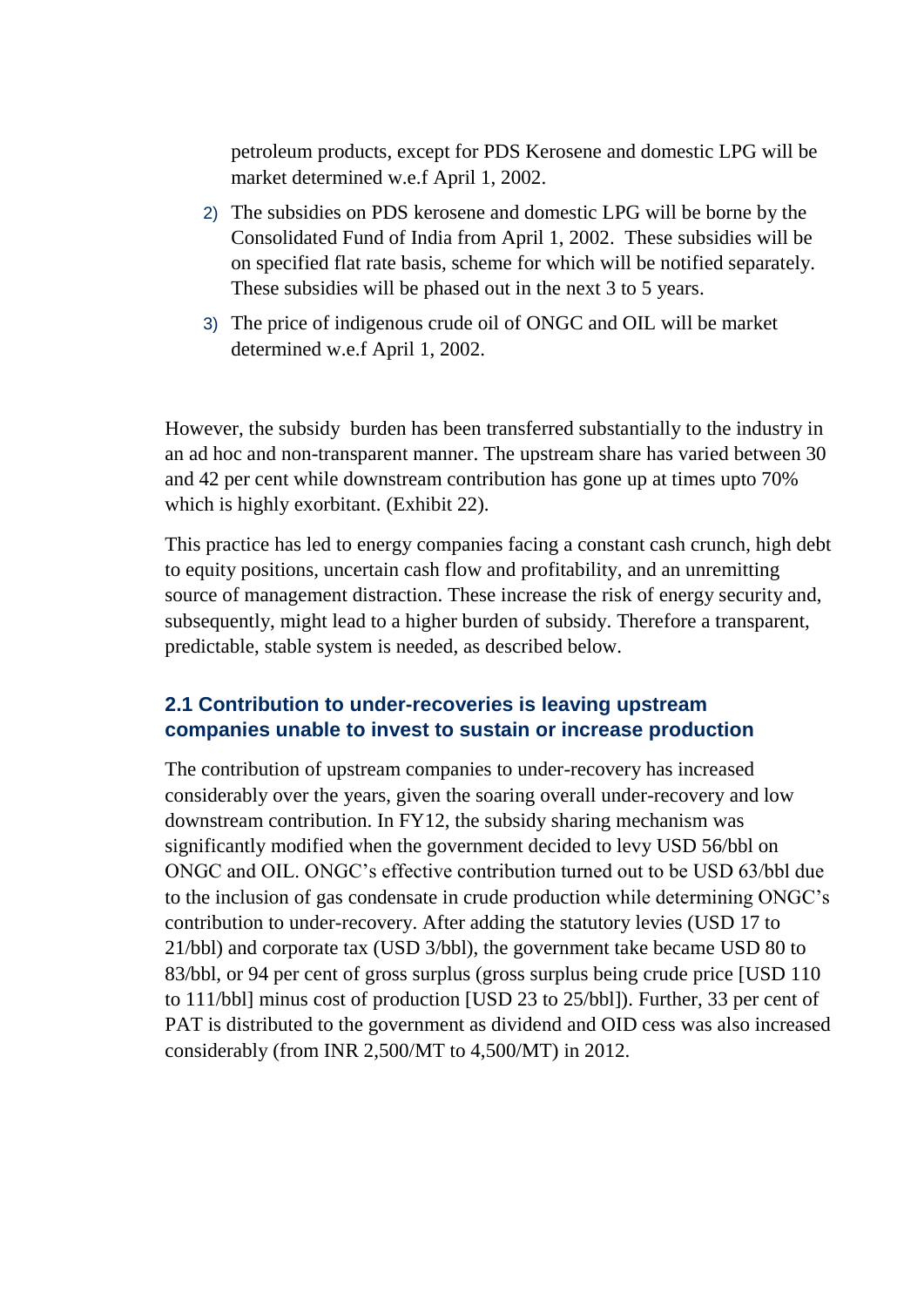

This leaves them at a significant disadvantage compared to their peers globally, for whom the government's take rate for concessions range between 55 per cent and 65 per cent (for countries in the  $2<sup>nd</sup>$  quartile; Exhibit 23).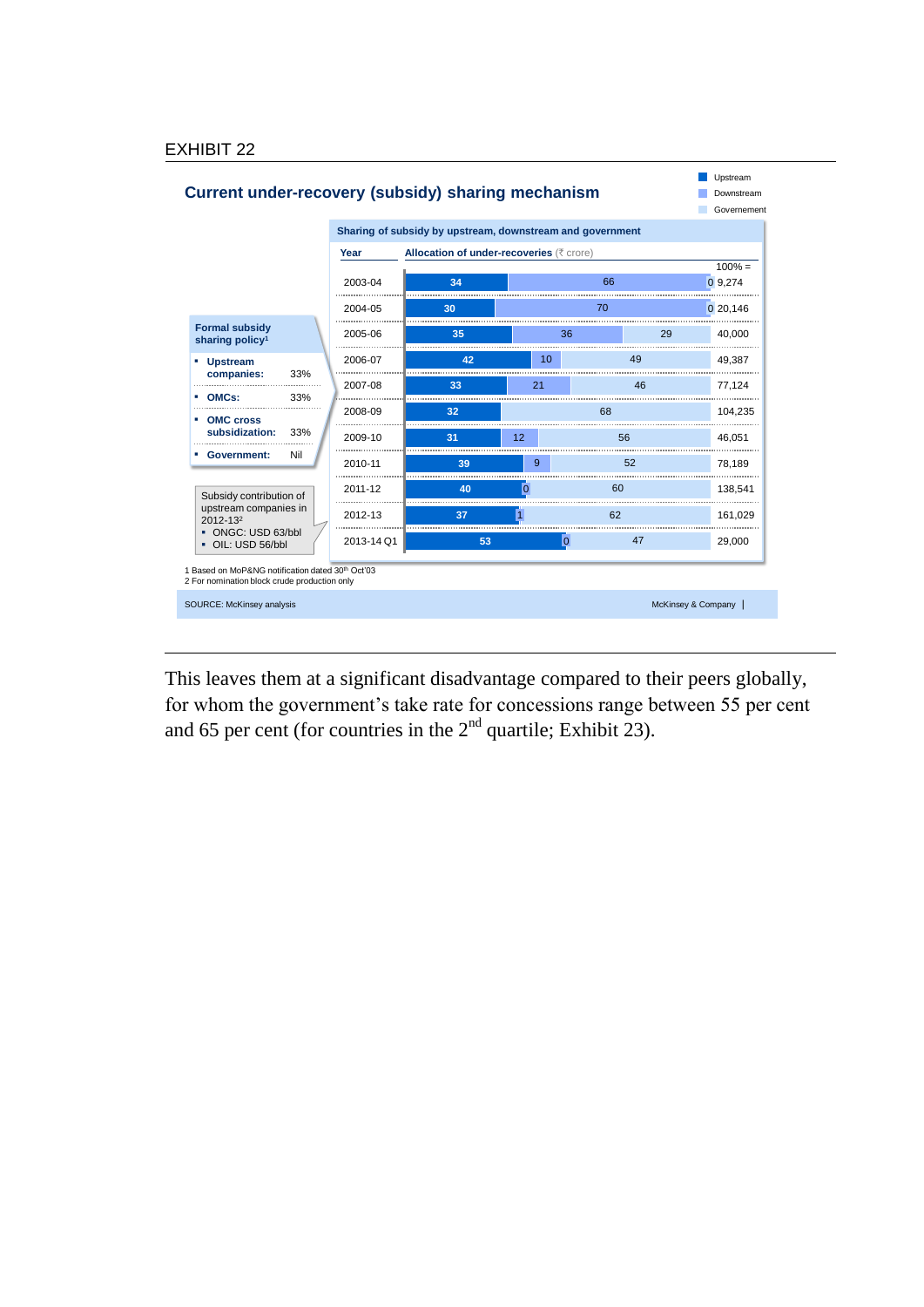

This has significantly impacted both the profit and cash position of Indian upstream oil companies and rendered them unable to invest to sustain or increase production. This has also impacted investor confidence and minority shareholders of upstream companies, including FIIs, have regularly expressed their reservations. Upstream oil companies need margins to be able to redevelop existing fields, invest in exploration and acquire international resources. For example, ONGC requires a bare minimum discounted price of USD 65/bbl<sup>8</sup> to make additional production viable, invest in domestic exploration and acquire resources abroad (Exhibit 24).

For GAIL, a mid-stream company that does not enjoy any incremental revenue due to increase in oil and gas prices and also pays the market price for gas as determined by the Ministry of Petroleum and Natural Gas, the rationale to bear the subsidy burden does not exist. During FY11, FY12 and Q1FY14, GAIL's LPG business segment had incurred losses of INR285 crore, INR513 crore and INR 200

<sup>&</sup>lt;sup>8</sup>Given the extreme volatility that we are observing in the forex market, for the purpose of this calculation the exchange rate has been assumed to be around INR55 to 57 to USD; this will need to be adjusted once the market stabilises.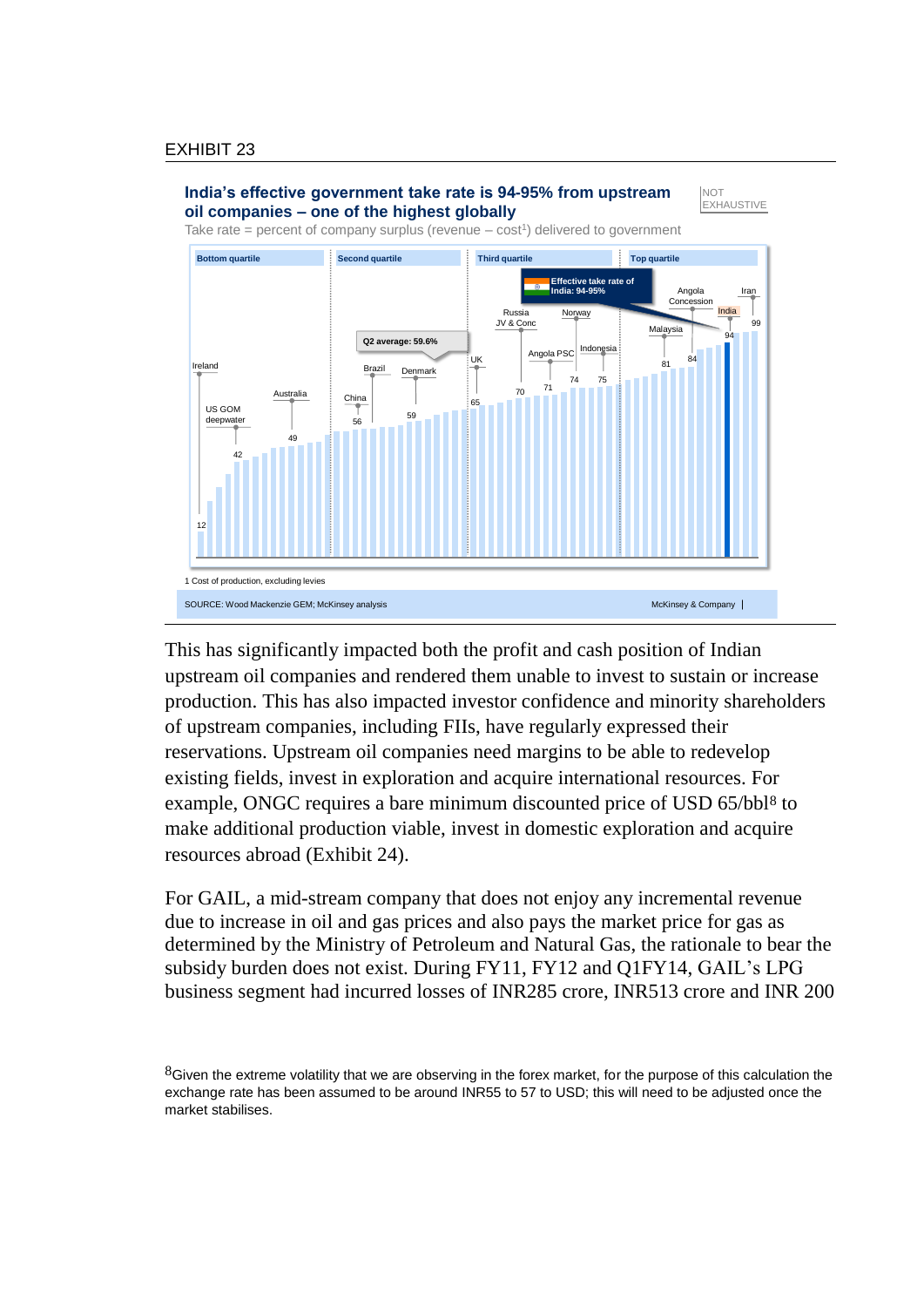crore respectively after providing discount for LPG subsidy. Therefore, after sharing the subsidy burden at current levels, the production of LPG by GAIL has become unsustainable.

#### EXHIBIT 24



## **2.2 OMCs financial health is precarious**

OMCs are not in a position to share subsidy due to their precarious financial condition. Globally, the refining industry is a break-even business, with profits made mostly during up-cycles. Most integrated oil companies have been exiting/reducing footprint in the downstream sector over the last decade. Significant capacity has been shut down across geographies.

In India, the industry is facing difficulties due to factors not entirely in its control: refining overcapacity in the Asian market, structural disadvantage compared to hub refineries, high cost of capital, exchange rate fluctuation and volatility in margin due to volatility in prices of crude as well as products. Further, uncertainty and delay in compensation of under-recovery leads to higher borrowing and associated interest cost (for example, major OMCs estimate cost of delayed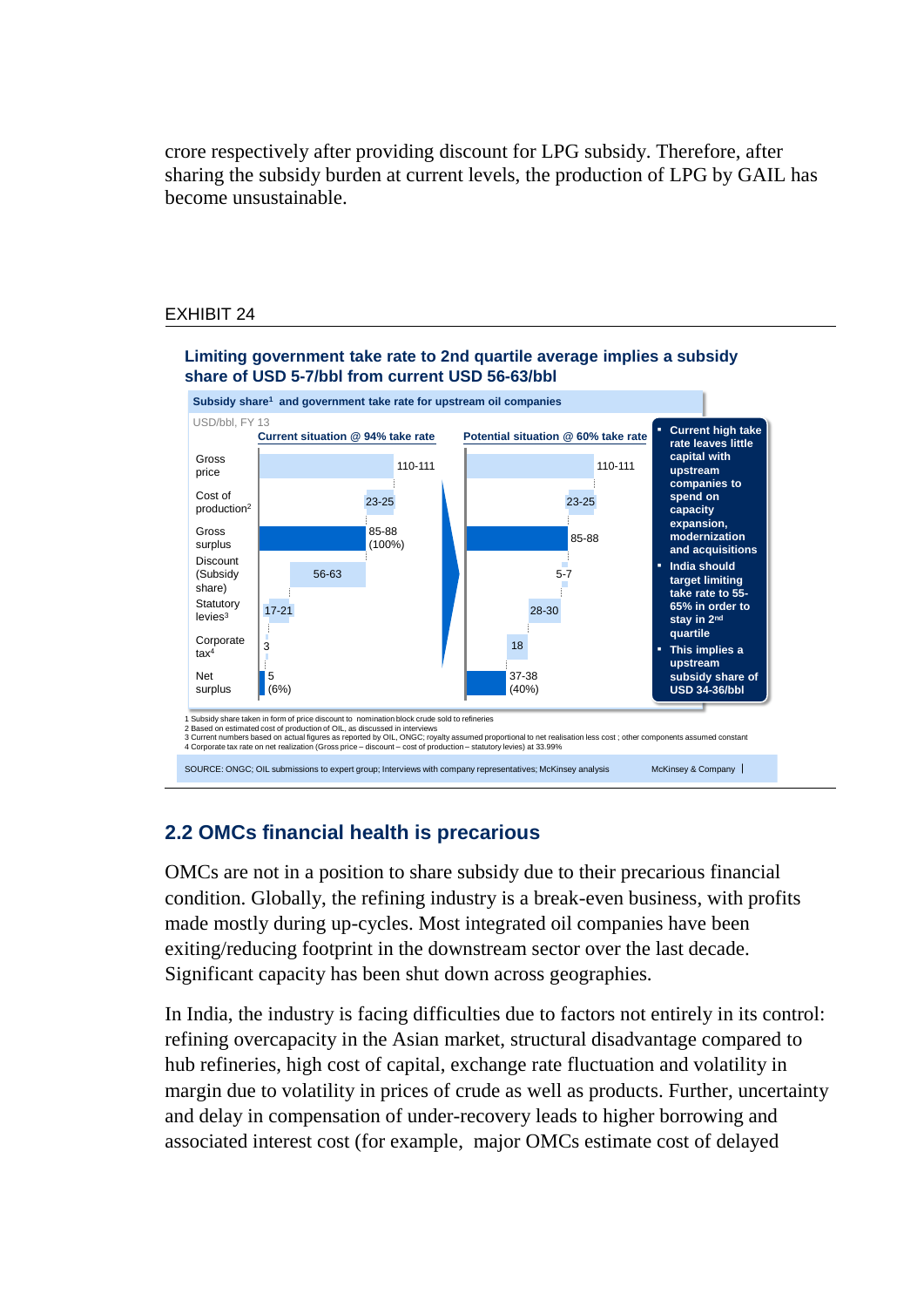compensation at about USD 1.75/bbl). This impacts investor confidence and minority shareholders of OMCs have expressed concerns about subsidy sharing and delay in compensation of under-recovery.

## **2.3 Need to eliminate subsidy burden on the oil and gas industry**

For the upstream companies, the formula for sharing the subsidy burden could be linked to crude price such that under no condition should the discounted price for crude post subsidy be less than USD 65/bbl. Keeping government take rate at the average of the  $2<sup>nd</sup>$  quartile (about 60 per cent) will lead to upstream companies' subsidy share of USD 5 to 7/bbl at 2012–13 prices of crude (a discounted price of USD 103 to 105/bbl). Also, the rationale for GAIL, a midstream player, to bear the subsidy burden even though it is not an upstream company needs to be examined.Further, over the next few years, the downstream companies will be unable to contribute to subsidy sharing due to low or negative profitability. As a matter of principle, price control and subsidies on fuel generally introduce market distortions, incentivise less energy efficient behaviour and wrong trade-offs. The consumer prices in India are lower than almost all comparable economies (Exhibits 25 and 26). If required, consumer price increases can be moderated by adjusting the central and state government tax rates (for example, the effective tax rate for diesel is around 18.5 per cent on retail price in Delhi which includes excise duty, VAT, air ambience charges and education cess), and ultimately being made free market.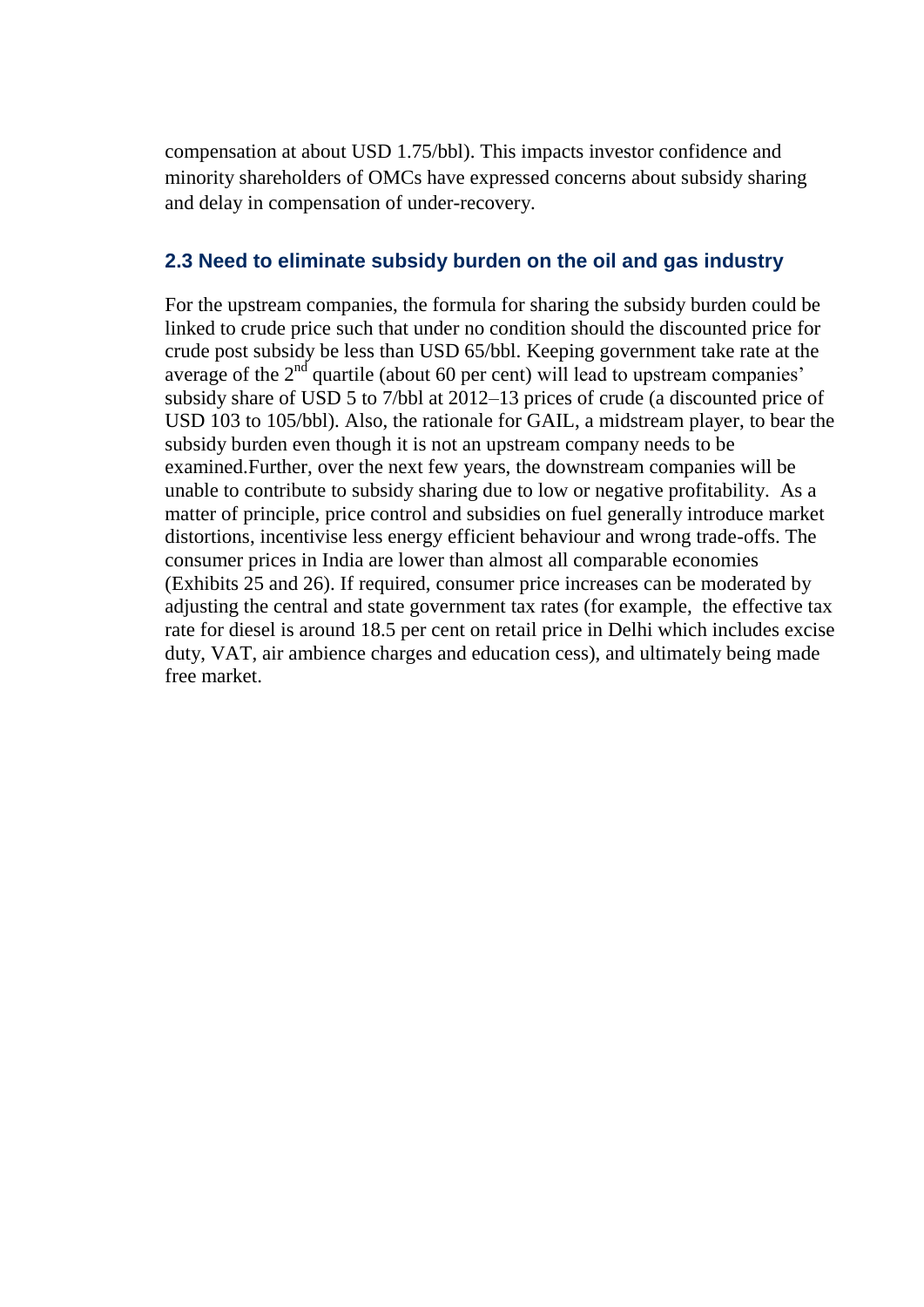#### **Field (re)developments will become unviable at net realisation less than USD 65/bbl**



#### EXHIBIT 26

#### **Diesel retail price in India is amongst the lowest in the world (in the 1st quartile amongst 164 countries)**

US cents/litre

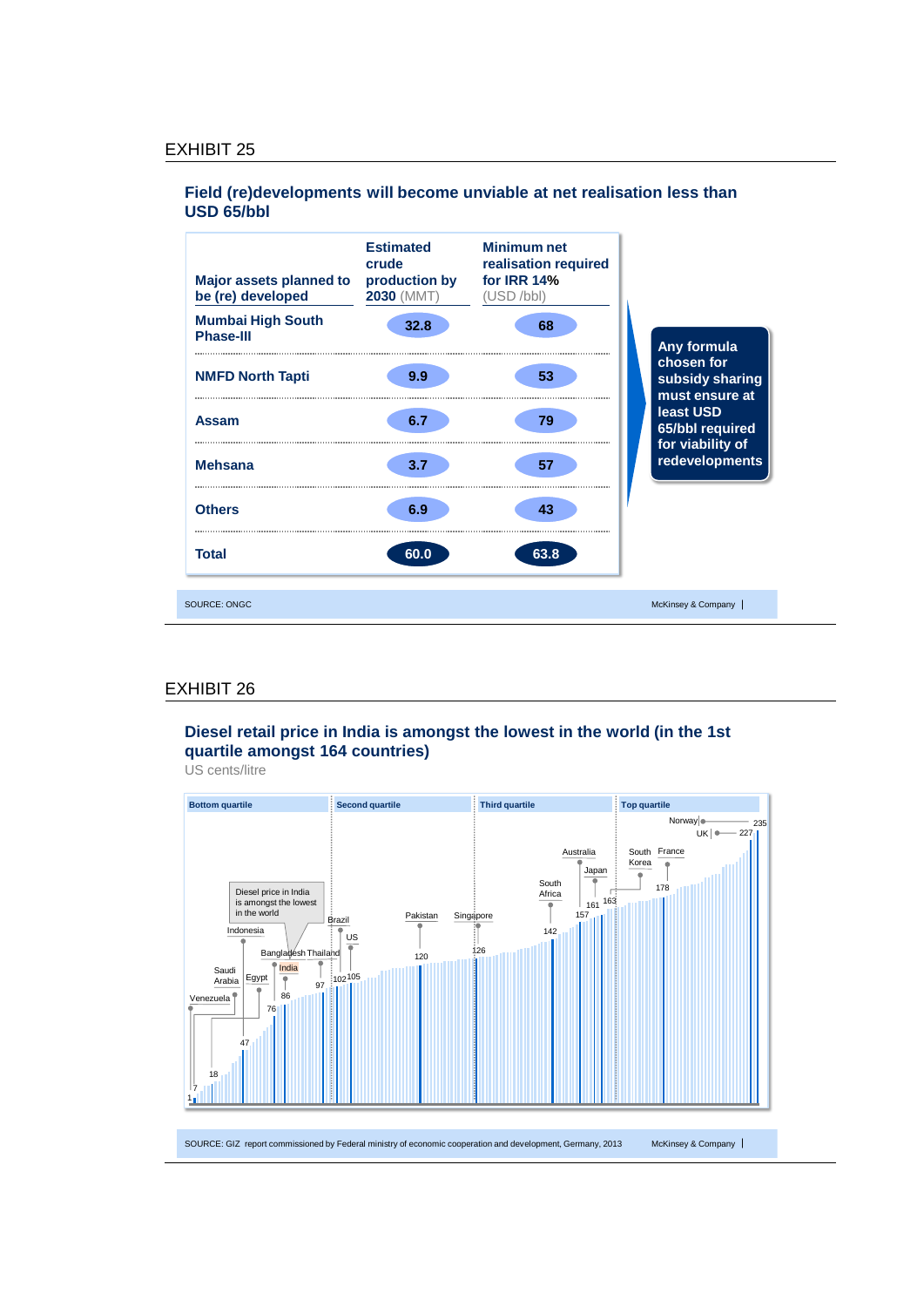## **3. DRIVING EFFICIENCIES IN THE DOWNSTREAM SECTOR**

In our discussions with industry executives, there was an overwhelming consensus on using the tough market conditions to structurally improve the cost position, aspire for the next wave of operations excellence, harness cross-functional synergies, and re-energise structural initiatives to avoid downsides and generate cash for growth.

Over the last few years, the industry has made significant operational improvements, for example, reduction in energy consumption at refineries, implementation of norms for crude and finished goods inventory, etc. (Exhibit 27).

#### EXHIBIT 27



However, there are a few areas that the industry and government can pursue to achieve the next level of improvement:

## **3.1 Integrated margin management in refining and marketing**

In a challenging external environment, in addition to building new assets for the future, it is equally important to optimise the existing ones to maximise margins by reducing operating cost, optimising the product/crude slate and improving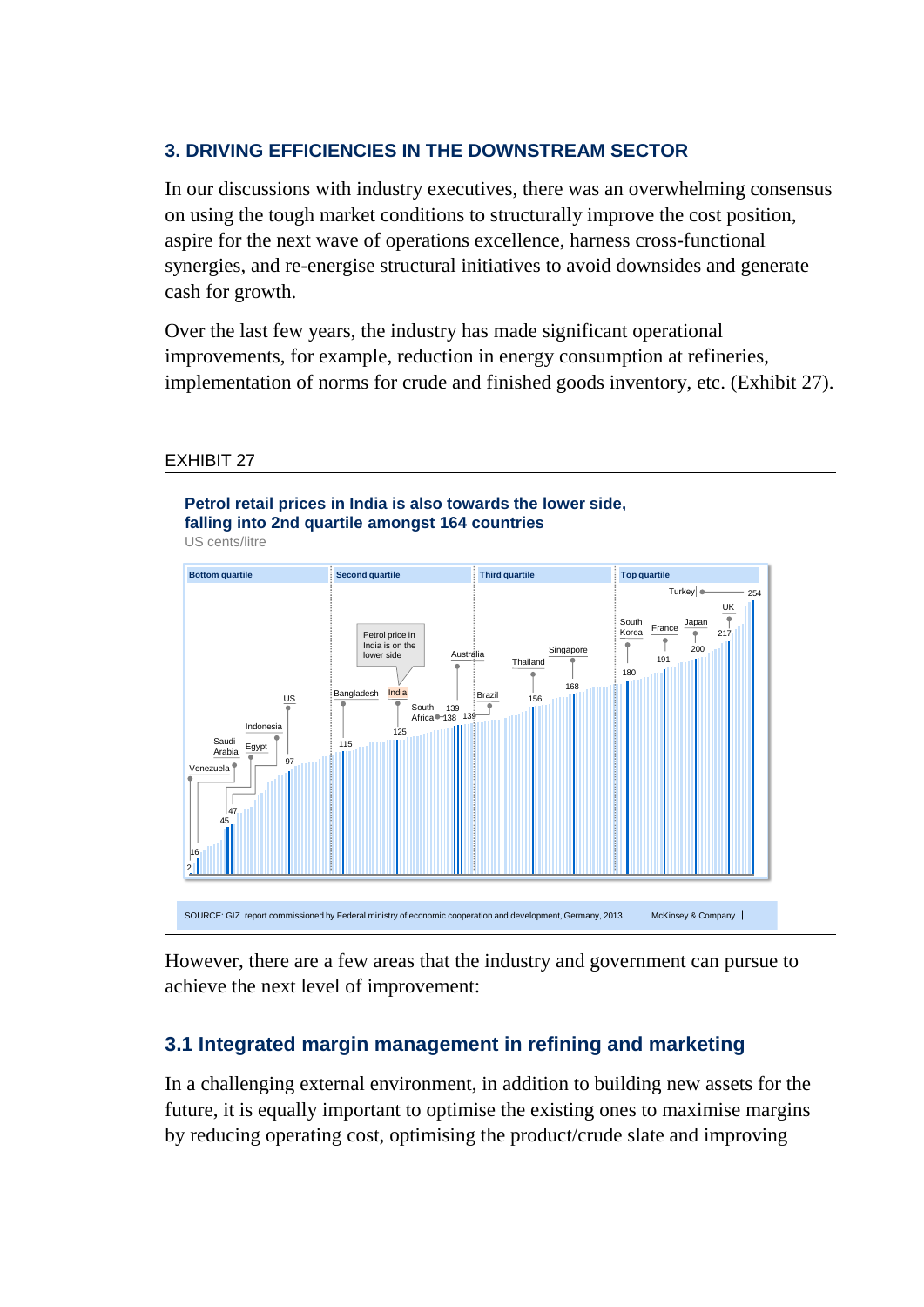yields. An assessment of some of the Indian refineries reveals that their operating performance has been improving due to multiple initiatives that they have undertaken (Exhibit 28). On an ongoing basis, the refineries in India are making efforts to address their crude slate optimisation, improve operations, reduce energy consumption, improve reliability of operations using modernised methods of inspection and maintenance.

#### EXHIBIT 28



#### **Operational efficiencies of refineries has been improving over last few years**

SOURCE: Company presentations; McKinsey analysis

McKinsey & Company |

- **Opportunity to rationalise operations costs:** A top–down benchmarking of operations costs indicates that improvement opportunities for some of the refineries and petrochemical units still exist, for example, finished goods inventory (Exhibit 29). The key challenge in improving operations at some refineries would be managing the diversity in size, complexity and scale of the refineries, and the work culture.
- **Opportunity to optimise product/crude slate and maximise yield to enhance profitability:** In addition to optimising the operations costs, the refiners should look for opportunities to maximise margins through adjustments in product slate and crude slate, enhance focus on product quality and maximise yield. Some of the critical initiatives they should pursue for this are: (i) optimise the product slate further by ensuring maximum exchange of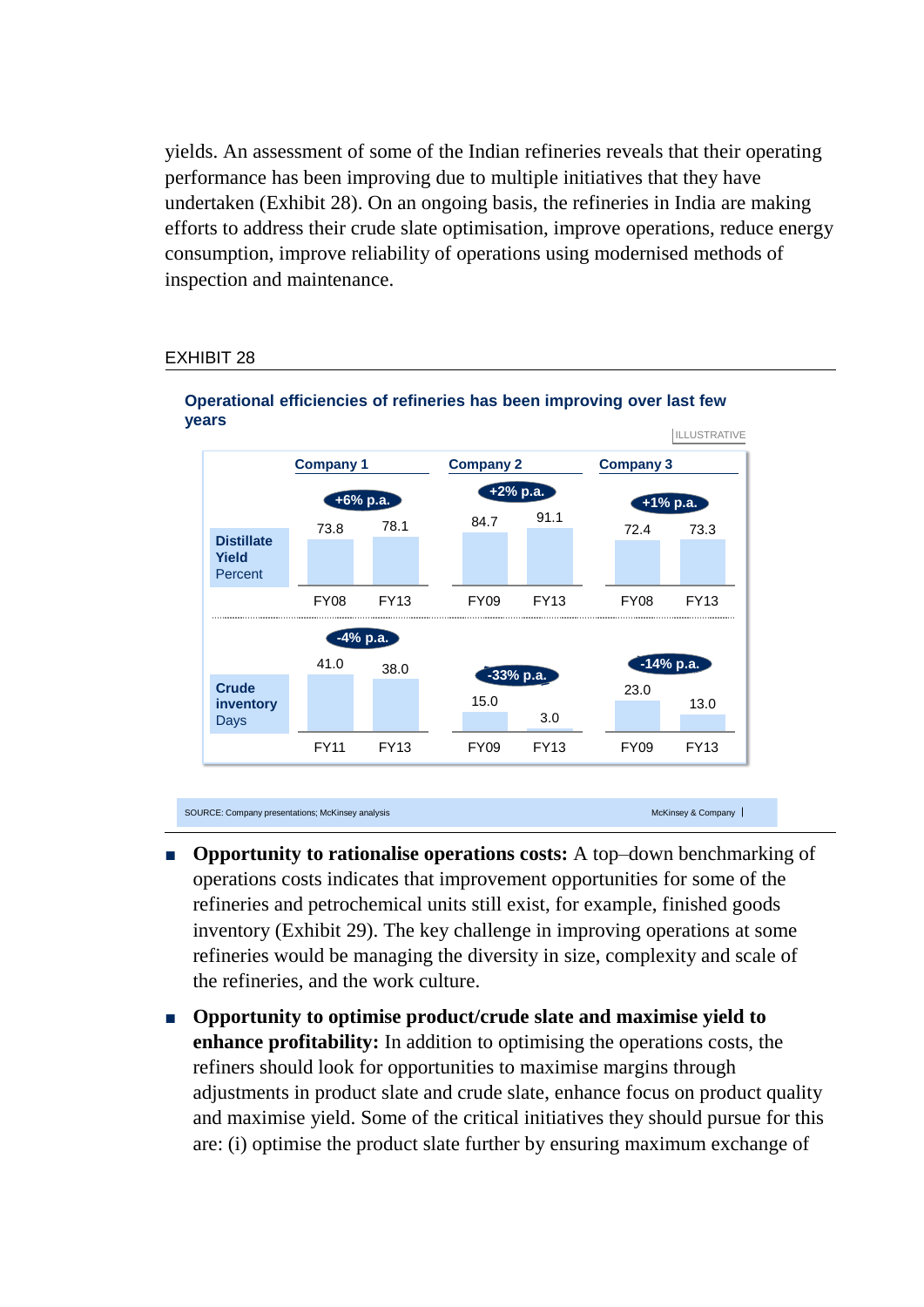streams between refineries, (ii) diversify the number of crudes used to perform LP runs to minimise loss in margins due to differences between planned crude runs and actual crude runs, (iii) invest in R&D to ensure no/marginal loss in quality of products during transportation, and (iv) maximise yield by ensuring the highest levels of reliability in the refineries and petrochemical units.

#### EXHIBIT 29



## **3.2 Optimising end-to-end supply chain**

For some of the refiners, pursue cross-departmental (refineries, marketing, pipelines and R&D) efforts to rationalise crude and finished goods inventory, and structurally reduce supply chain costs.

■ **Address structural constraints in optimising crude inventory:** Crude levels across some of the refineries are higher than necessary because of structural issues like un-pumpable stock (for example, due to technical constraints of floating roof tanks), inventory locked in at intermediate storage points, etc. Capturing these opportunities will not be easy. This would require a cross-functional effort between refineries, R&D and the pipelines functions to assess the efficiency of the crude supply chain network and optimise the inventory.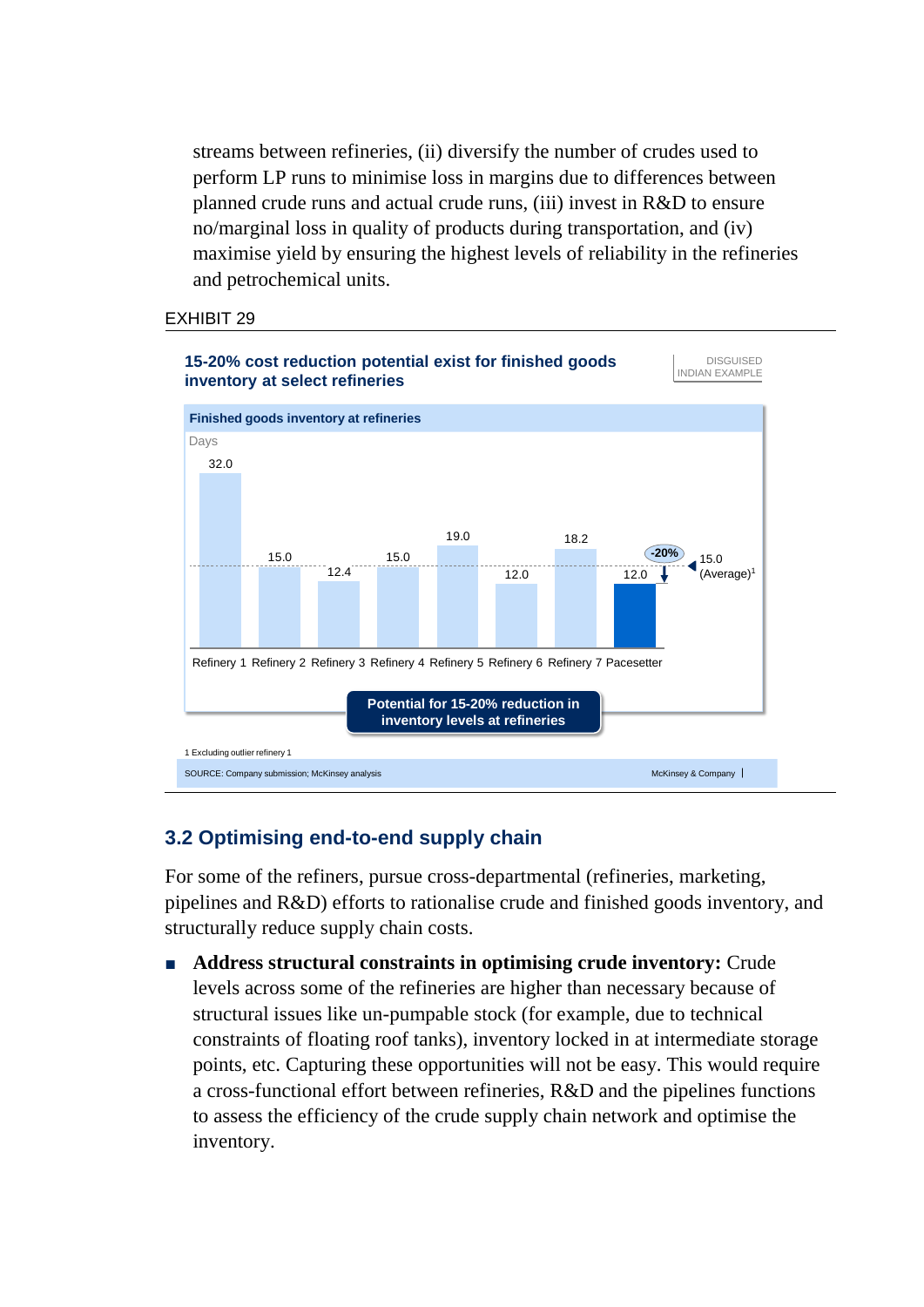- **Optimise finished goods inventory:** Variations exist between the finished goods inventories across the industry (Exhibit 30). Even within a refining company, there are massive variations in inventory days across different storage locations. Lowering finished goods inventory to median levels in these high storage locations could help reduce inventory at depots/terminals by 20 to 25 per cent (equal to 3 to 4 days). However, there are significant technical and commercial challenges in capturing this opportunity, like (i) constraints regarding minimum batch size for transportation of oil through pipelines, and (ii) optimum parcel size to rationalise freight for water-borne deliveries.
- **Optimise supply chain costs and rationalise depots and network:** At both levels of an individual company and the overall industry, there exist opportunities to rationalise the network by exploring infrastructure sharing and network rationalisation options, that is, closing/combining depots, etc. This has become even more relevant in the context of the recent MBLal committee report.

#### EXHIBIT 30



#### **Global experience indicates improvement opportunity for typical CLIENT DATA refineries**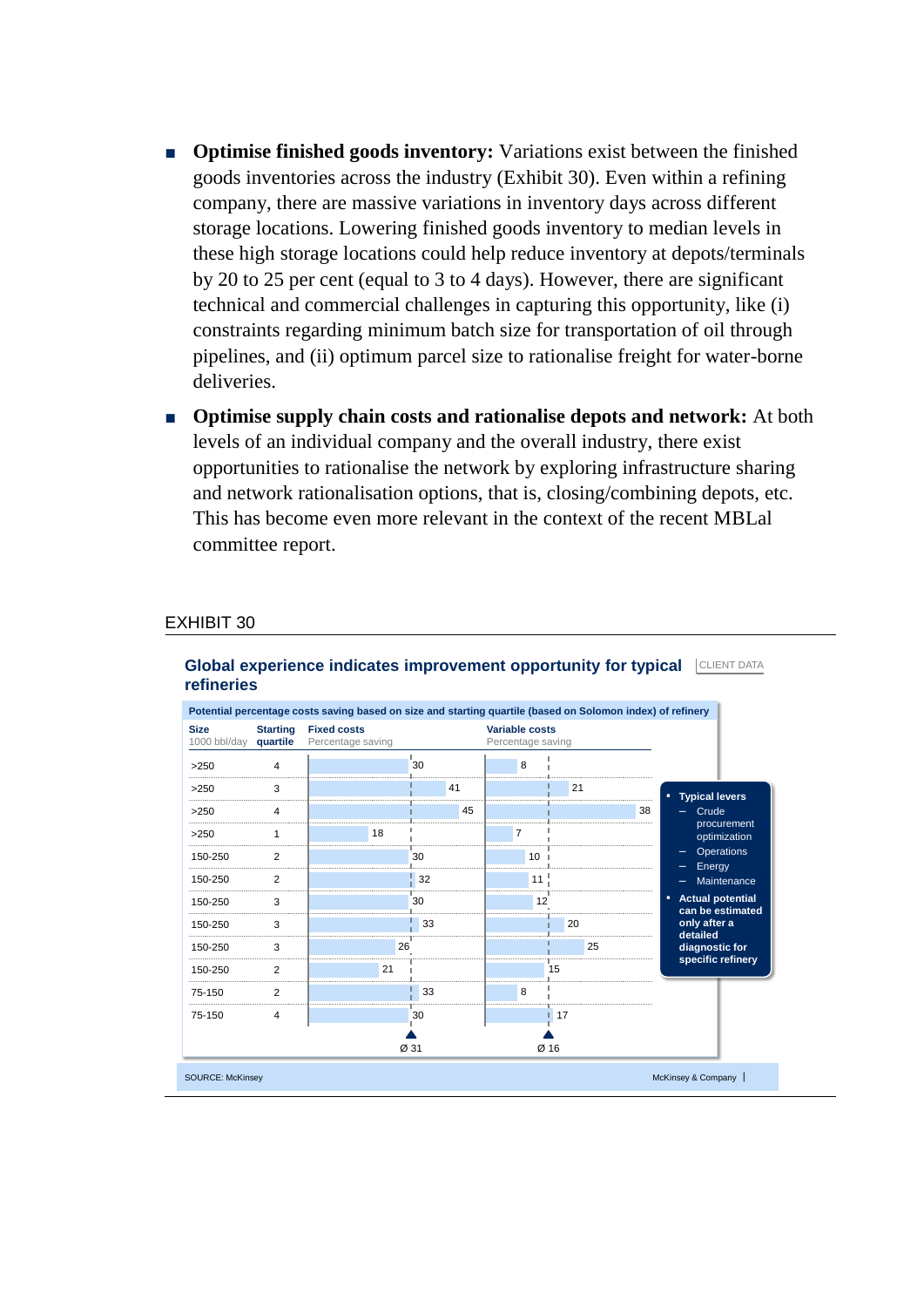## **3.3 Government support crucial to unlock efficiencies**

The government can support the refiners by addressing some of the structural challenges (for the PSU refiners this needs to happen within the context of CVC/ CAG guidelines) being faced by the industry, as described below.

- Permit public sector refiners to procure crude through the non-tender route. The bulk of spot crude oil is traded over the counter through negotiations between buyers and sellers. The PSU process takes much longer and is a costlier transaction. Furthermore, market opportunities like the procurement of distress cargoes cannot be captured
- Support capex and opex procurement through soft loans to reduce the adverse impact of high cost of capital. For example, Oil Industry Development Board may increase the cap (currently 25 per cent) of concession loans for capital projects for oil companies. Further, the external commercial borrowing option (to meet working capital requirements) open to three OMCs (IOCL, BPCL and HPCL) can be extended to other refineries
- Permit public sector refineries to source crude oil on a cost and freight (CFR) basis. Procuring cargoes only through FOB results in a higher freight and reduced access to certain crude oil grades available only on CFR, for example, Brazil, Ecuador, Canada, etc. This would be, of course, subject to Central Vigilance Commission guidelines.
- Provide clarity on the product specification roadmap so that future expansions and new refineries can be established in light of the expected specification upgrade. Upgrading the existing units requires unprofitable incremental capex. An example is the recent investment to upgrade product quality by CPCL and MRPL.
- Provide support for depot and retail outlet rationalisation, which often encounters socio-political resistance at various levels
- Fund safety stocks at ISPRL from the government budget or through special grants, to ensure energy security for the country and uninterrupted crude supply for the refining industry, without resorting to industry funding
- Make timely payments of the cross-subsidy to better manage cash flow as long as under-recoveries continue
- Support the setting up of infrastructure to successfully export downstream petroleum and petrochemical products in a period of surplus.

We believe that the government and industry need to work together to address structural issues like crude procurement policies, shipping restrictions, sharing of